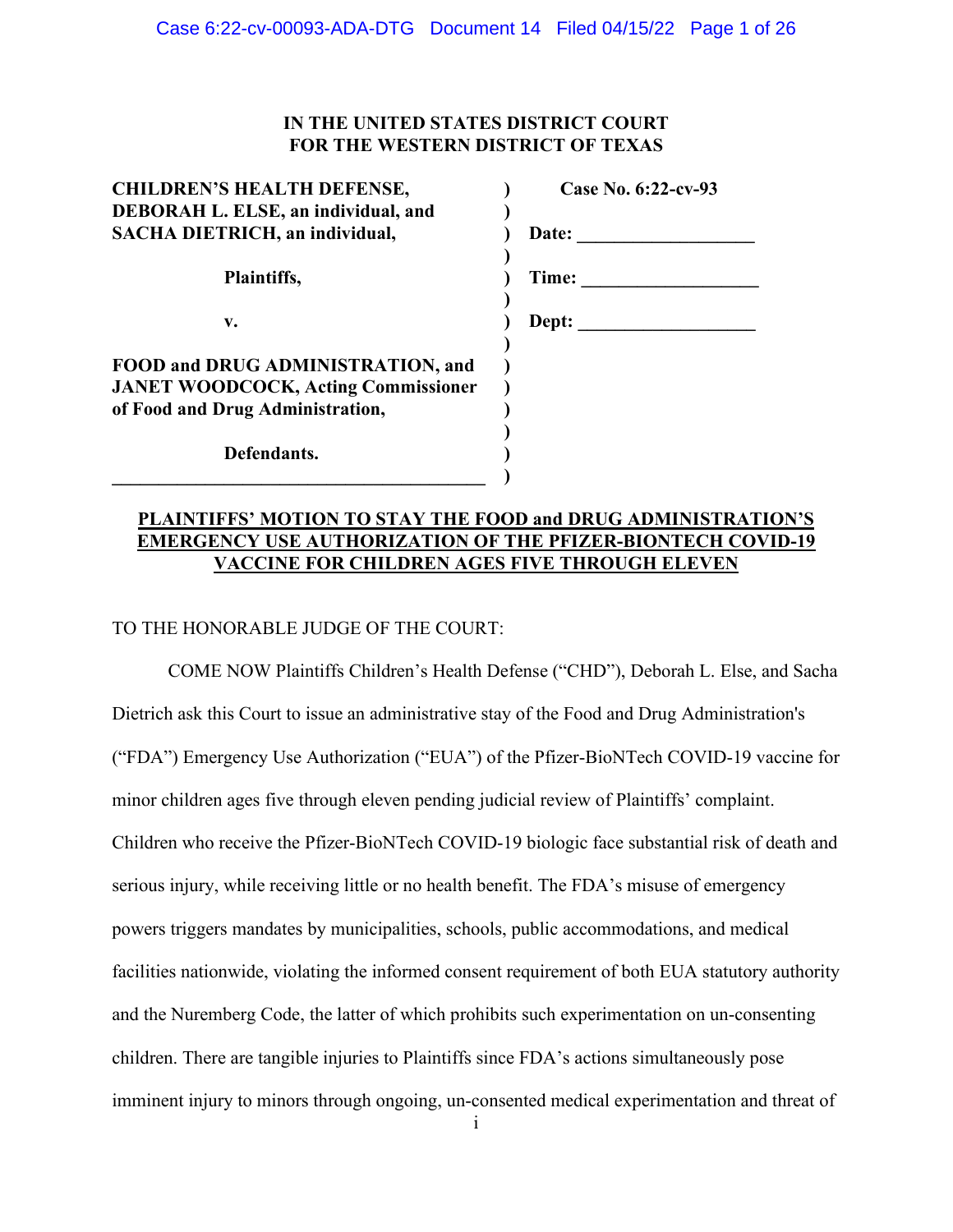forfeiture of fundamental freedoms. CHD is forced to divert critical resources to this issue within

its mission. Plaintiffs ask this Court to urgently right this wrong.

Dated: April 15, 2022

Respectfully submitted,

\_\_/s/ Robert E. Barnes\_\_\_\_\_\_\_\_\_\_

Robert E. Barnes, Esq. Member of the Western District of Texas 235919/CA Email: robertbarnes@barneslawllp.com BARNES LAW 700 South Flower Street, Suite 1000 Los Angeles, California 90017 Telephone: (310) 510-6211

Robert F. Kennedy, Jr., Esq. Mary S. Holland, Esq. *Subject to admission Pro Hac Vice* Email: mary.holland@childrenshealthdefense.org Children's Health Defense 1227 N. Peachtree Pkwy, Suite 202 Peachtree City, GA 30269

Counsel for Plaintiffs CHILDREN'S HEALTH DEFENSE, DEBORAH L. ELSE, and SACHA DIETRICH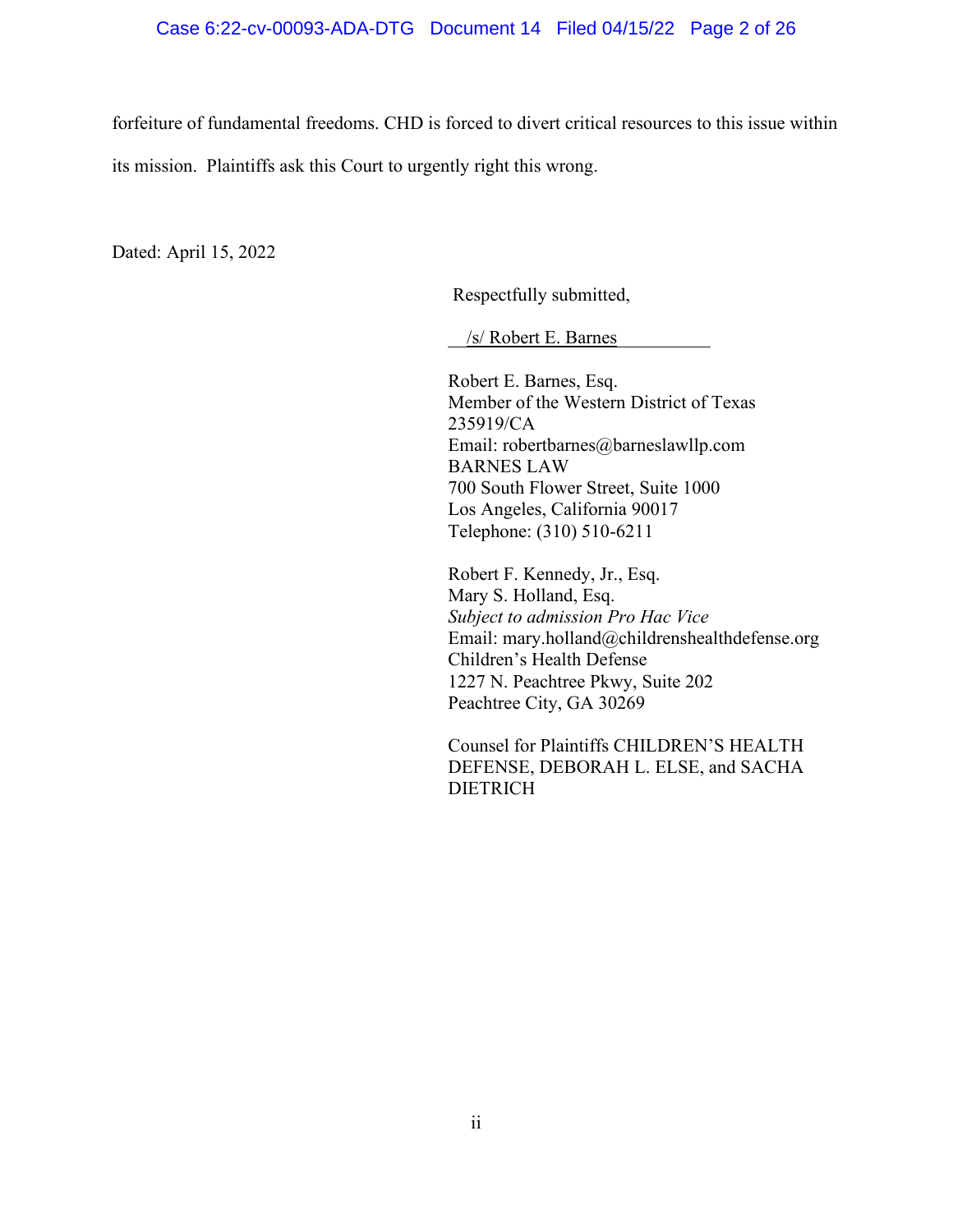# **IN THE UNITED STATES DISTRICT COURT FOR THE WESTERN DISTRICT OF TEXAS**

**)** 

**)** 

**)** 

| CHILDREN'S HEALTH DEFENSE,<br>DEBORAH L. ELSE, an individual, and<br>SACHA DIETRICH, an individual,                 |  |
|---------------------------------------------------------------------------------------------------------------------|--|
| Plaintiffs,                                                                                                         |  |
| V.                                                                                                                  |  |
| FOOD and DRUG ADMINISTRATION, and<br><b>JANET WOODCOCK, Acting Commissioner</b><br>of Food and Drug Administration, |  |
| Defendants.                                                                                                         |  |

# **PLAINTIFFS' MEMORANDUM IN SUPPORT OF MOTION TO STAY THE FOOD & DRUG ADMINISTRATION'S EMERGENCY USE AUTHORIZATION OF THE PFIZER-BIONTECH COVID-19 BIOLOGIC FOR CHILDREN AGES FIVE THROUGH ELEVEN**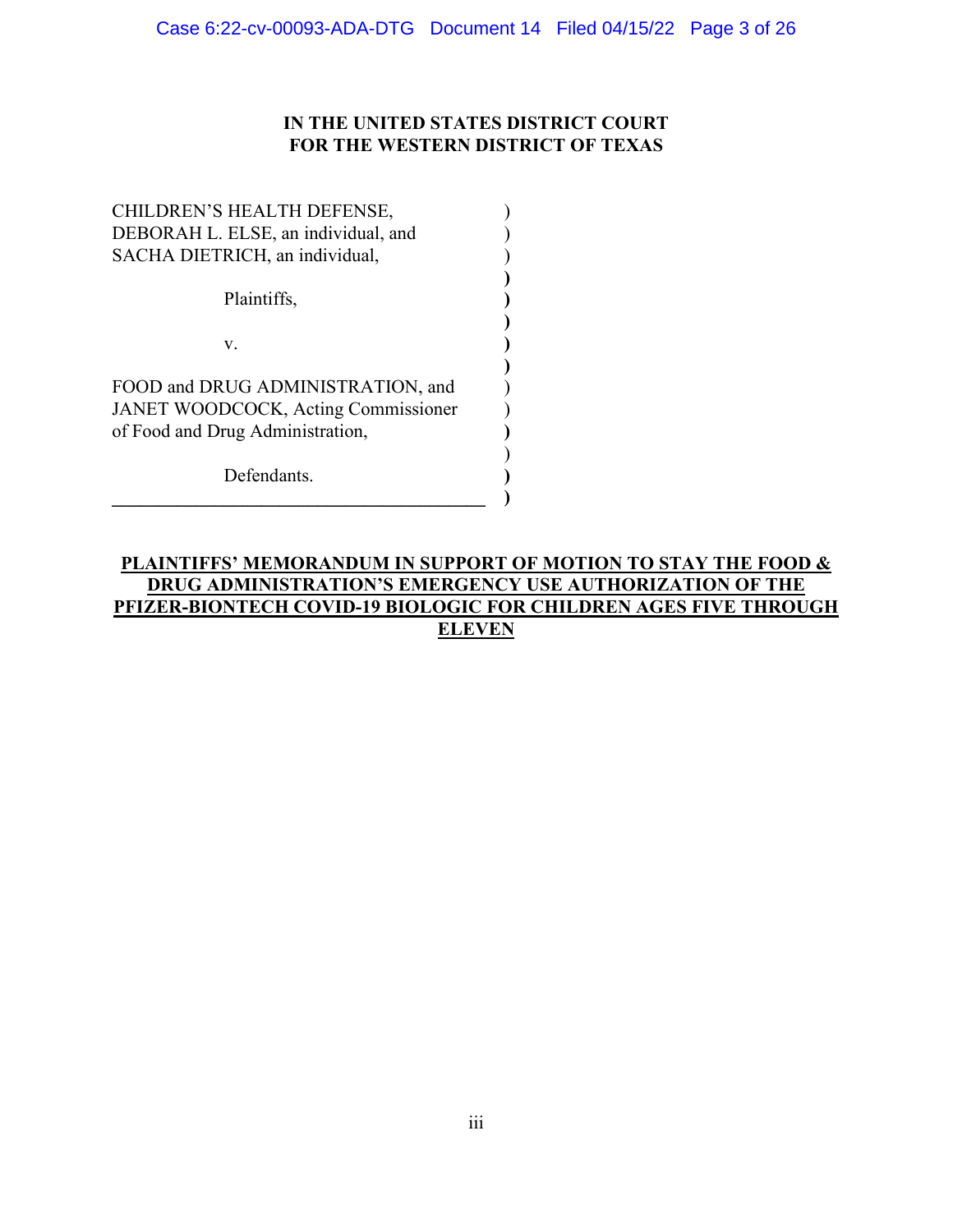# **TABLE OF CONTENTS**

| I.  | COVID-19 poses no emergency for children ages five through eleven 2              |
|-----|----------------------------------------------------------------------------------|
| II. | The Pfizer-BioNTech COVID-19 "vaccine" confers no benefit to children 3          |
| Ш.  | Pfizer-BioNTech's experimental "vaccine" often has severe adverse effects 4      |
| IV. | Clinical trials for children ages five through eleven were insufficient 8        |
| V.  | The Pfizer-BioNTech COVID-19 biologic fails to meet the traditional definition   |
| VI. | Defendants' EUA absent a stay will result in discriminatory treatment towards    |
|     |                                                                                  |
|     |                                                                                  |
| I.  | Petition to review EUA is likely to succeed on its merits  15                    |
|     |                                                                                  |
| II. |                                                                                  |
| Ш.  | A stay will not substantially injure others and furthers the public interest  19 |
|     |                                                                                  |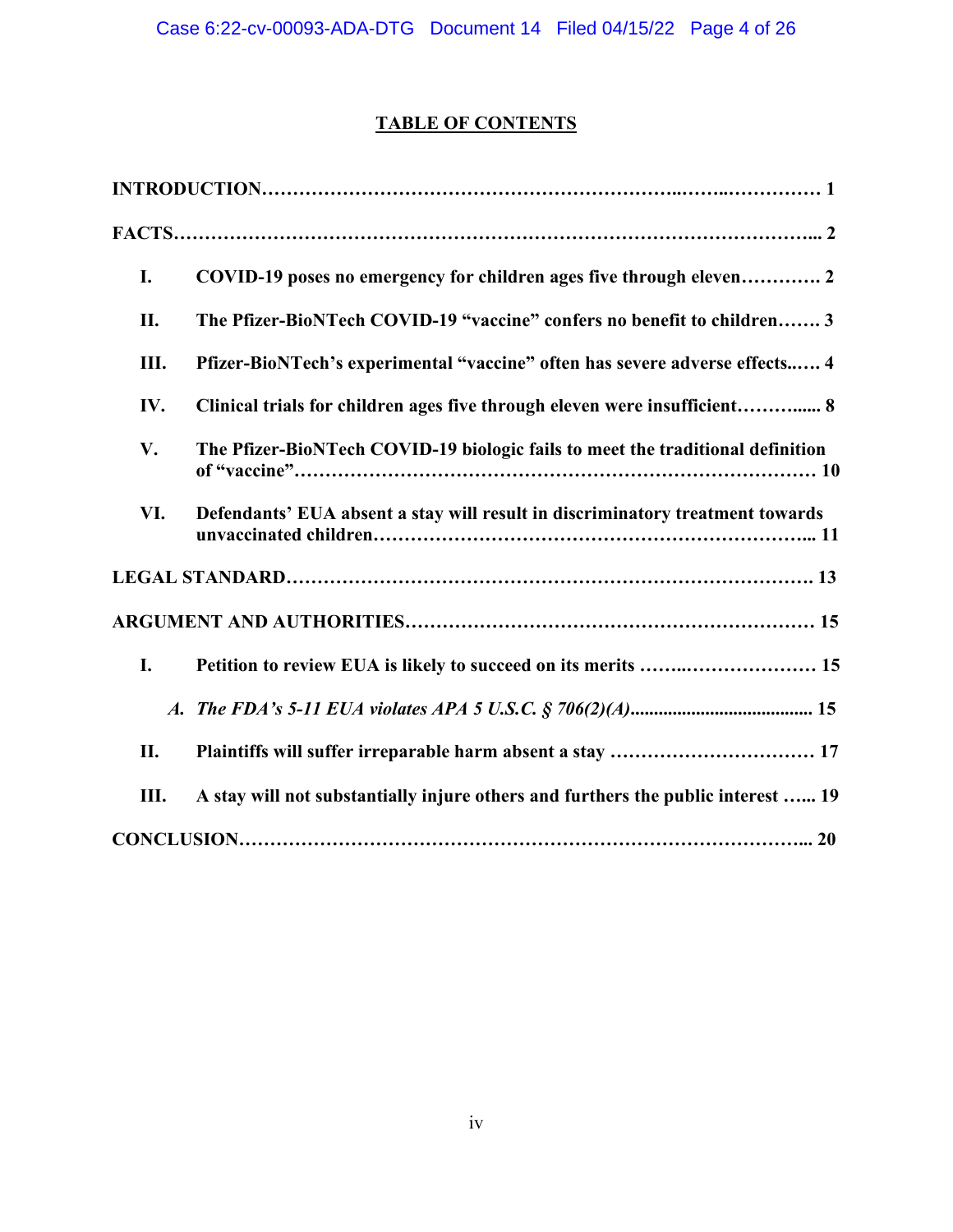# **TABLE OF AUTHORITIES**

| .,<br>s.<br>л |
|---------------|
|---------------|

| Burlington Truck Lines v. United States,                                  |
|---------------------------------------------------------------------------|
| Michigan v. EPA,                                                          |
| Motor Vehicle Mfrs. Ass'n of U.S., Inc. v. State Farm Mut. Auto Ins. Co., |
| Nken v. Holder,                                                           |
| Sampson v. Murray,                                                        |
| Winter v. Nat. Res. Def. Council, Inc.,                                   |
| <b>Statutes:</b>                                                          |
|                                                                           |
|                                                                           |
|                                                                           |
|                                                                           |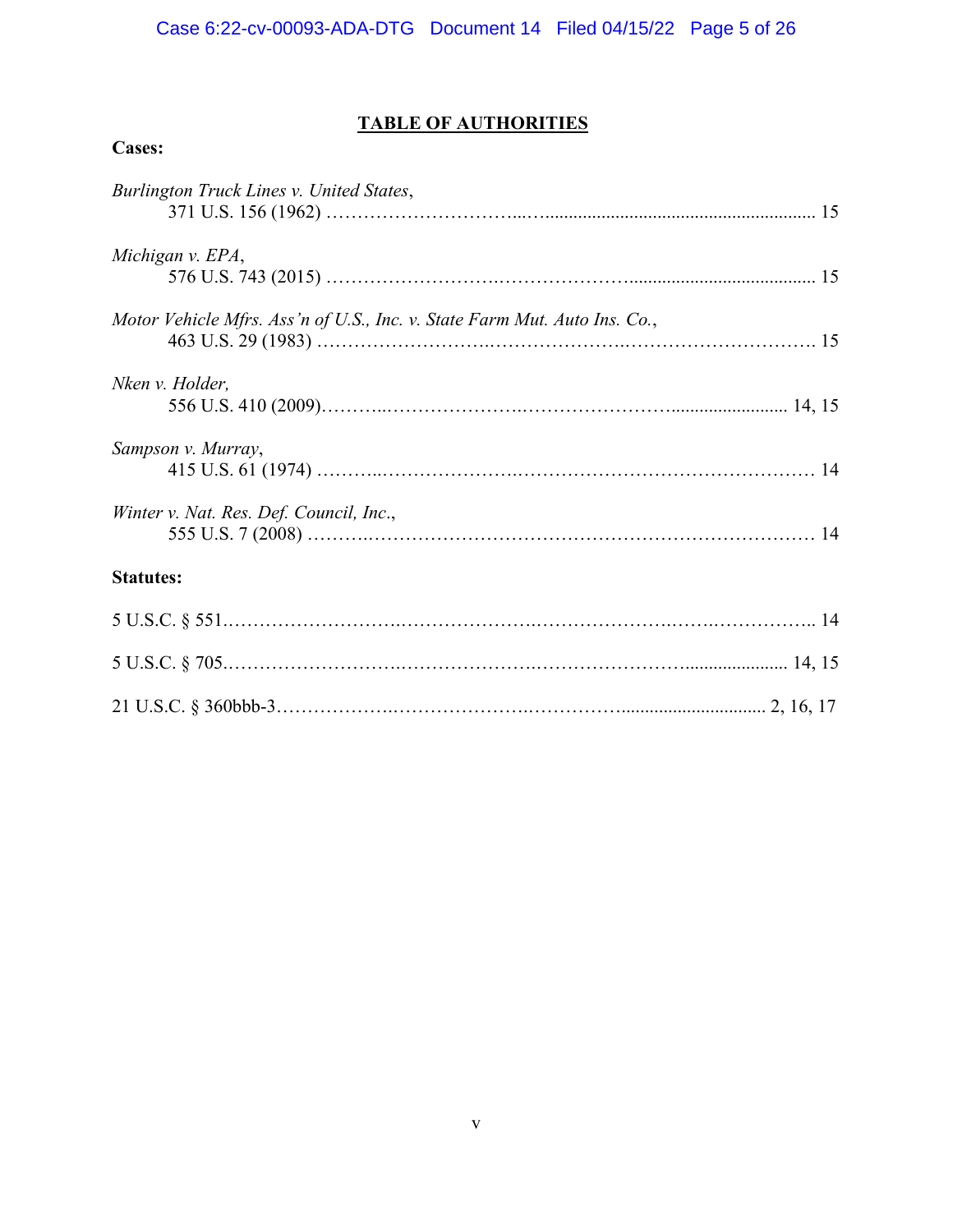#### **INTRODUCTION**

The FDA authorizes pharmaceutical companies to experiment on children without their consent. FDA's EUA greenlights mandates of this experimental biologic on children to the enormous profit of the pharmaceutical companies, while simultaneously immunizing these same drug companies against any liability for any injuries their products cause.

With the granting of EUA status of the Pfizer-BioNTech COVID-19 vaccine for children as young as five years old, the FDA is conducting a dangerous and unprecedented experiment. Using its emergency powers, FDA authorized an experimental biologic for children, even though no COVID-19 health emergency exists for five year old children. This drug is neither safe nor effective and does not fit the traditional definition of "vaccine," as was represented via this authorization. Despite knowledge that authorization would result in mandatory use without informed consent, Defendants engaged in neither the requisite scientific or citizen discourse, ignored citizen and scientific petitions alike, and skipped any notice-andcomment process altogether. The FDA misused its emergency powers to authorize an experimental mRNA vaccine for minor children despite serious safety concerns, inadequate testing, and outright misrepresentation of the biologic.

The FDA's action poses irreparable and immediate injury to plaintiffs and places plaintiffs' minor children at imminent risk of harm. The FDA unlawfully and injuriously mischaracterizes any purported legal source of their power, falsely represents this body-altering experimental mRNA gene therapy to be injected into children, and impermissibly redefines the word "vaccine" itself. CHD as an institution suffers and its essential resources are diverted to address this danger. The FDA claims to be above the law, the citizenry, and even this court. This suit follows, and, due to the urgent threat posed, this motion made necessary thereby.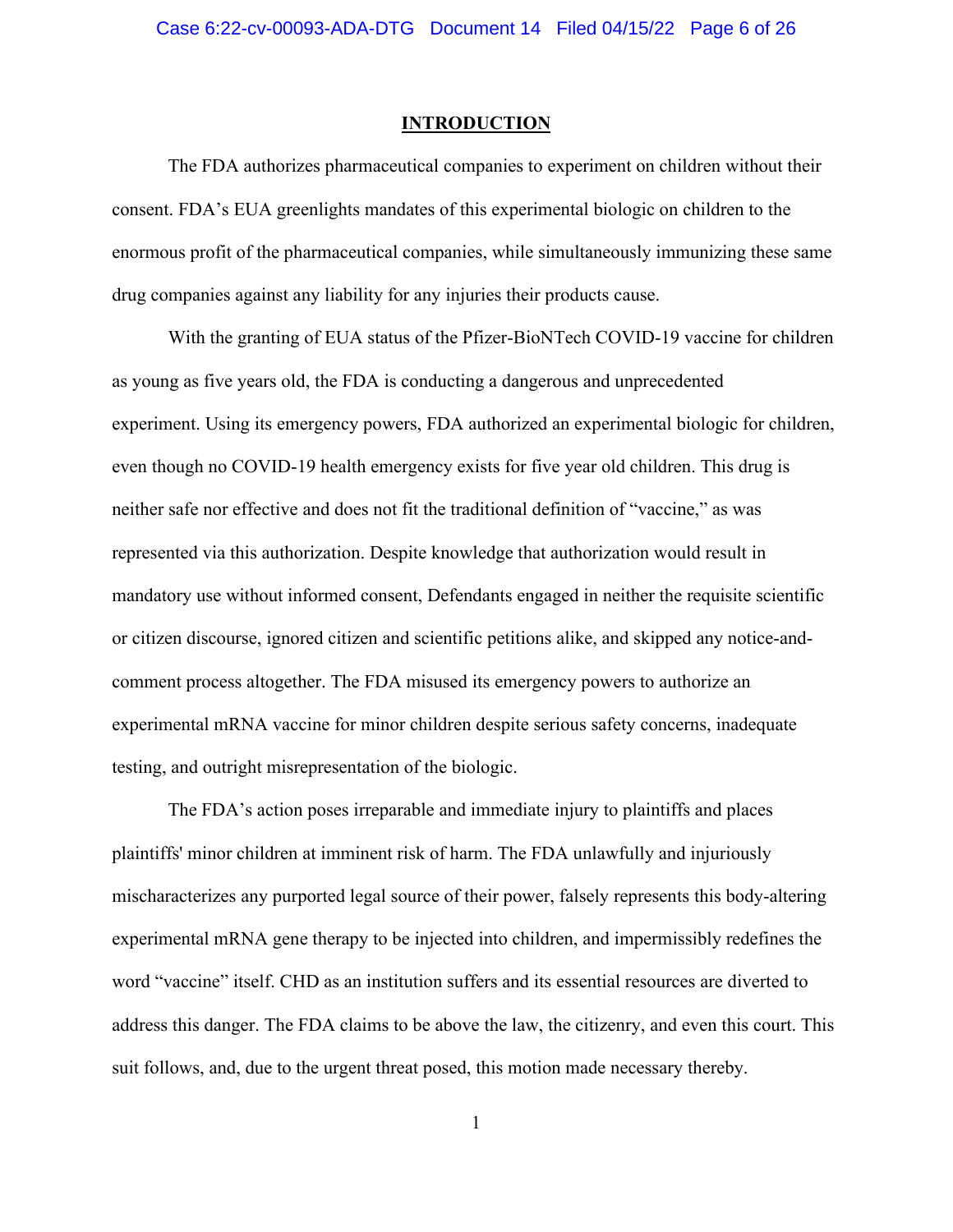### **FACTS**

### **I. COVID-19 poses no emergency for children ages five through eleven**

Defendants abused their authority under the emergency use authorization statute when it granted the EUA at issue because no "actual or potential emergency" exists for children ages five through eleven from COVID-19. 21 U.S.C.  $\S$  360bbb–3(a)(1).

Data on the risks posed from COVID-19 show that it is entirely unnecessary for children in this age group to be vaccinated. Death from COVID-19 in healthy children is statistically zero. A German study concluded that "children without comorbidities were found to be significantly less likely to suffer from a severe or fatal disease course," with the lowest risk observed in healthy children aged five through eleven.<sup>[1](#page-6-0)</sup> Within this group, the "ICU admission rate was 0.2 per 10,000 and case fatality could not be calculated, due to an absence of cases."[2](#page-6-1) Similarly, a Johns Hopkins study monitoring 48,000 children diagnosed with COVID "found a *mortality rate of zero* among children without a pre-existing medical condition,"[3](#page-6-2) while a study published in Nature Medicine showed that children under 18 with no comorbidities have virtually no risk of death from COVID-19.<sup>[4](#page-6-3)</sup> Children also have low risk of severe symptoms and hospitalization, with COVID-19 "hospitalizations occurred at a rate of 10.8 per 100,000 children,"<sup>[5](#page-6-4)</sup> and infected

<span id="page-6-0"></span><sup>&</sup>lt;sup>1</sup> Sorg, AL, Hufnagel, M., Diffloth, N. Risk of Hospitalization, severe disease, and mortality due to COVID-19 and PIMS-TS in children with SARS-CoV-2 infection in Germany, *medRxiv,*  November 30, 2021, doi: https://doi.org/10.1101/2021.11.30.21267048.  $^{2}$  *Id.* 

<span id="page-6-2"></span><span id="page-6-1"></span><sup>3</sup> Marty Makari, *The Flimsy Evidence Behind the CDC's Push to Vaccinate Children,* Wall St. J., Jul. 19, 2021, [http://www.wsj.com/articles/cdc-covid-19-coronavirus-vaccine-side-effects](http://www.wsj.com/articles/cdc-covid-19-coronavirus-vaccine-side-effects-hospitalization-kids-11626706868)[hospitalization-kids-11626706868.](http://www.wsj.com/articles/cdc-covid-19-coronavirus-vaccine-side-effects-hospitalization-kids-11626706868) 4 Smith, C. *et al. Deaths in children and young people in England after SARS-CoV-2 Infection* 

<span id="page-6-3"></span>*during the first pandemic year,* Nat Med 28 (2022): 185-192, [https://doi.org/10.1038/s41591-](https://doi.org/10.1038/s41591-021-01578-1) [021-01578-1.](https://doi.org/10.1038/s41591-021-01578-1) 5 Ward, J.L., Harwood, R., Smith, C. *et al.* Risk factors for PICU admission and death among

<span id="page-6-4"></span>children and young people hospitalized with COVID-19 and PIMS-TS in England during the first pandemic year. *Nat Med* 28, 193–200 (2022). https://doi.org/10.1038/s41591-021-01627-9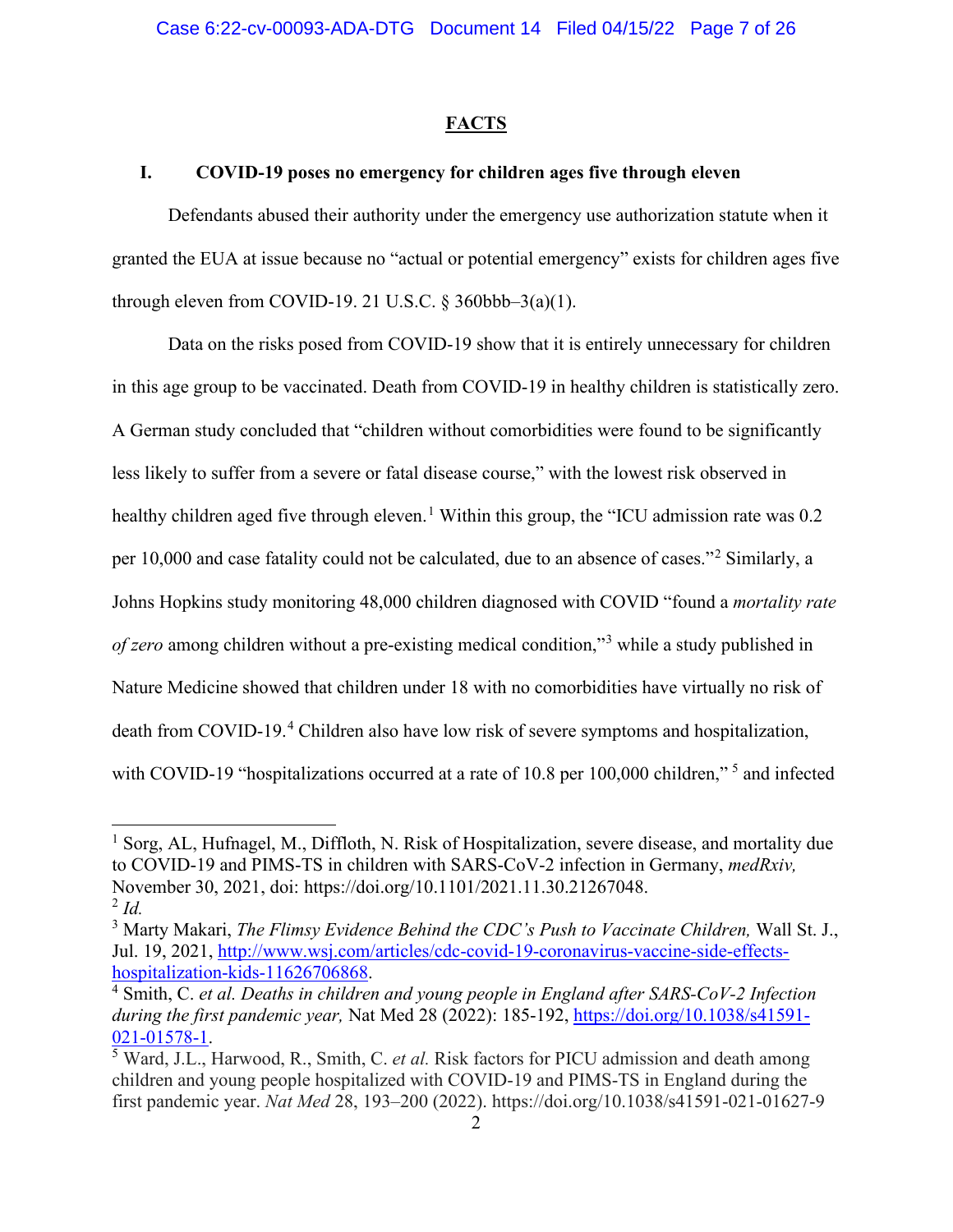### Case 6:22-cv-00093-ADA-DTG Document 14 Filed 04/15/22 Page 8 of 26

children often experience mild or asymptomatic disease. [6](#page-7-0) Furthermore, epidemiological studies suggest that children do not significantly contribute to the spread of SARS-CoV-2 and that younger children may be less likely to transmit the virus.<sup>[7](#page-7-1)</sup>

The calculated risk from COVID-19 is realistically even lower, as this "emergency" was based on inaccurate death statistics. The CDC recently corrected its COVID-19 mortality data for children, which was "inflated" in a "coding logic error" in which non-COVID-19 related deaths were counted in the statistics reduced the total pediatric deaths from COVID-19 by nearly 24%  $(1,755)$  individuals to 1,356). <sup>[8](#page-7-2)</sup> 315 of those occurred in children ages five through eleven; this is equivalent to under 200 children per year in a population of approximately 28 million children aged five through eleven, which is *under a 0.00000714 risk of death.* Acknowledging this data, Florida became the first U.S. state to recommend **against** healthy children receiving this biologic, publishing guidance on March 8, 2022 that "healthy children from ages 5 to 17 may not benefit from receiving the currently available COVID-1[9](#page-7-3) vaccine."<sup>9</sup>

# **II. The Pfizer-BioNTech COVID-19 "vaccine" confers no benefit to children**

This biologic has proven to be monumentally less successful than the originally promised 90% effectiveness claimed by Pfizer-BioNTech. A comprehensive study of over 365,000

<span id="page-7-0"></span><sup>6</sup> Encinosa, W. et al., *Severity of Hospitalizations from SARS-CoV-2 vs Influenza and Respiratory Syncytial Virus Infection in Children Aged 5 to 11 Years in 11 US States,* Feb. 21, 2022, JAMA Pediatrics, https://jamanetwork.com/journals/jamapediatrics/fullarticle/2789353.

<span id="page-7-1"></span><sup>&</sup>lt;sup>7</sup> European Centrse for Disease Prevention and Control (ECDC). COVID-19 in children and the role of school settings in COVID-19 transmission. Stockholm, 2020. Available: https://www.ecdc.europa.eu/en/publications-data/children-and-school-settings-covid-19 transmission.

<span id="page-7-2"></span><sup>&</sup>lt;sup>8</sup> CDC Says It Accidentally Inflated Children's COVID Death Numbers In "Coding Logic Error," *Daily Caller,* March 18, 2022, available at [https://dailycaller.com/2022/03/18/cdc-data](https://dailycaller.com/2022/03/18/cdc-data-kids-pediatric-covid-coronavirus-deaths/?s=09)[kids-pediatric-covid-coronavirus-deaths/?s=09;](https://dailycaller.com/2022/03/18/cdc-data-kids-pediatric-covid-coronavirus-deaths/?s=09) COVID Data Tracker, *CDC*, updated March 21, 2022, available at https://covid.cdc.gov/covid-data-tracker/#demographics.

<span id="page-7-3"></span><sup>&</sup>lt;sup>9</sup> Florida Department of Health Issues New Guidance Regarding COVID-19 Vaccination Recommendations for Children, *Florida Health,* March 8, 2022.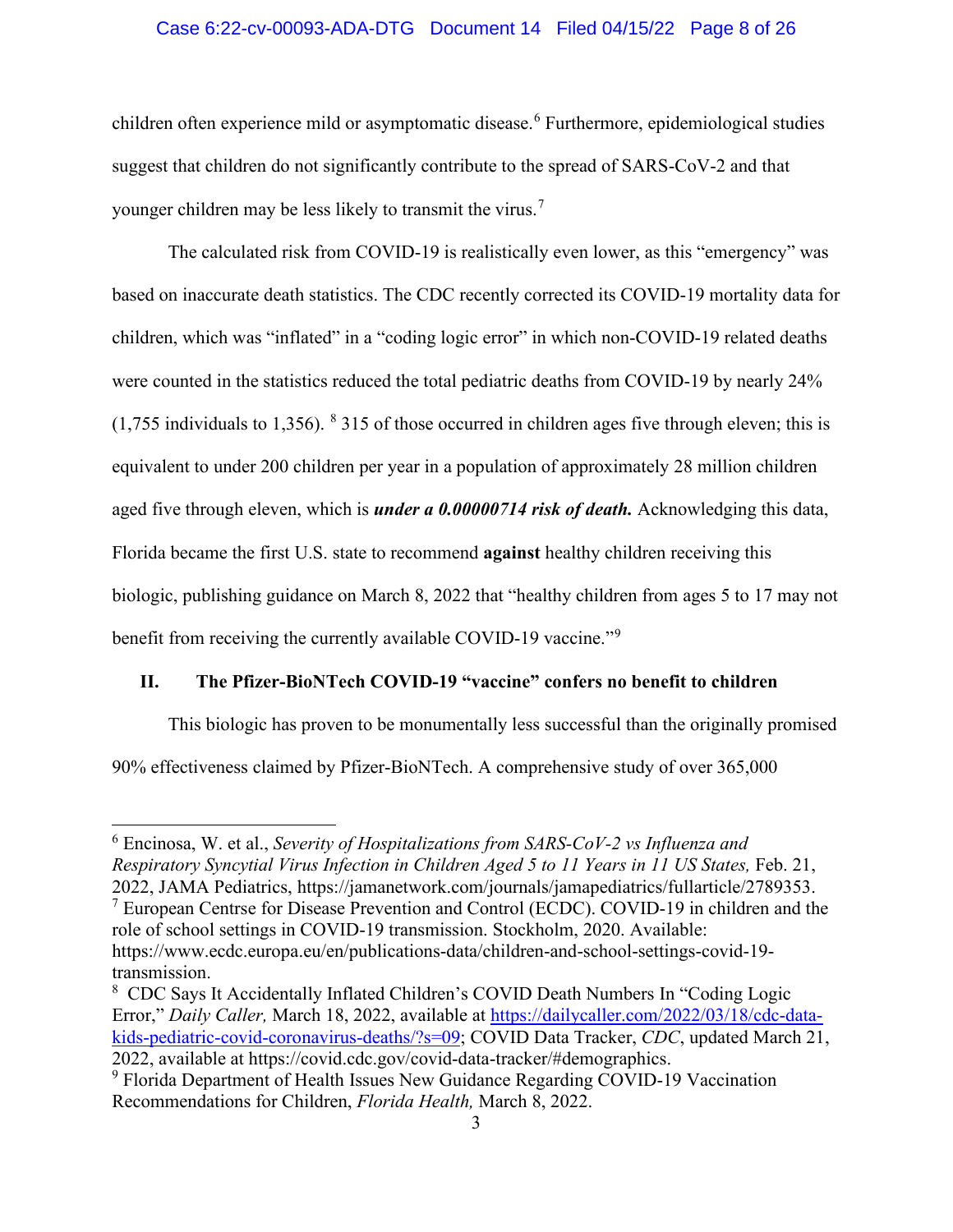### Case 6:22-cv-00093-ADA-DTG Document 14 Filed 04/15/22 Page 9 of 26

children ages five through eleven revealed that that biologic has an effectiveness of a *mere 12%*. [10](#page-8-0) A study of hundreds of thousands of children in New York revealed that the COVID-19 vaccines offered "virtually no protection against infection, even within a month after full immunization."<sup>[11](#page-8-1)</sup> What's more, a Danish study found no statistically significant positive effect against Omicron infection was seen 30 days after vaccination, and after 90 days, it conferred a *negative effectiveness*, i.e. greater susceptibility to infection. [12](#page-8-2) This trend is seen worldwide, with highly vaccinated populations demonstrating a higher COVID-19 infection rate.

The CDC excludes COVID-19 on their published list of "vaccine-preventable diseases" for a clear reason: this COVID-19 biologic fails to prevent COVID-19. At best, it reduces the incidence of hospitalization and death, of which children are at an incredibly low risk. As COVID-19 poses an infinitesimal risk to children ages five through eleven, and none to healthy children, and vaccination is ineffective at preventing infection or transmission, there is no medical necessity, or even justification, for pediatric COVID-19 vaccination.

### **III. Pfizer-BioNTech's experimental "vaccine" often has severe adverse effects**

While the medical benefits of pediatric COVID-19 vaccination are negligible, the known risks of a short-term adverse reaction are incredibly serious, and the full medical risks are unknown due to the speed with which this biologic was created and administered to the public.

<span id="page-8-0"></span><sup>10</sup> Dorabawila, V. et al., *Effectiveness of the BNT162b2 vaccine among children 5-11 and 12-17 years in New York after the Emergency of the Omicron Variant,* Feb. 28, 2022, [https://www.medrxiv.org/content/10.1101/2022.02.25.22271454v1.](https://www.medrxiv.org/content/10.1101/2022.02.25.22271454v1) 11 New York Times, *Pfizer Shot Is Far Less Effective in 5- to 11-Year-Olds Than in Older Kids,* 

<span id="page-8-1"></span>*New Data Show,* Feb. 28, 2022, https://www.nytimes.com/2022/02/28/health/pfizer-vaccinekids.html.

<span id="page-8-2"></span><sup>&</sup>lt;sup>12</sup> C.H. Hanson et al., *Vaccine effectiveness against SARS-CoV-2 infection with the Omicron or Delta variants following a two-dose or booster BNT162B2 or mRNA-1273 vaccination series: A Danish cohort study* (Dec. 23, 2021), https://www.medrxiv.org/content/10.1101/2021.12.20.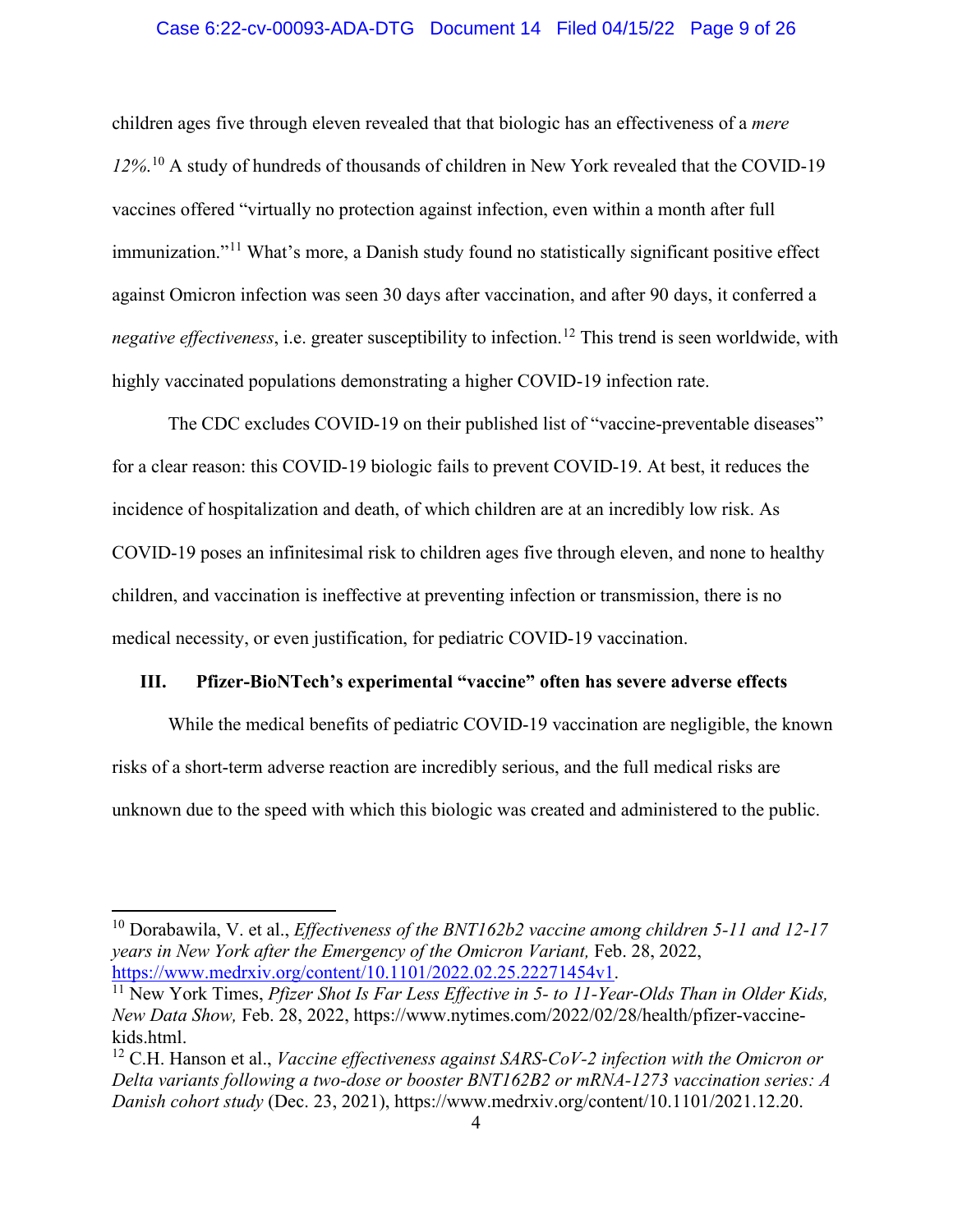### Case 6:22-cv-00093-ADA-DTG Document 14 Filed 04/15/22 Page 10 of 26

Evidence available prior to the EUA showed that this experimental vaccine threatens significant health risks. The Vaccine Adverse Event Reporting System (VAERS) quickly had more adverse events attributed to COVID-19 vaccines than any vaccine in history. Between November 3 and December 19, 2021, VAERS received an overwhelming 4,249 reports for children aged five through eleven years who received the Pfizer-BioNTech COVID-19 vaccine.<sup>[13](#page-9-0)</sup> 100 of these reports were for serious events, such as fever, vomiting, increased troponin, seizure, myocarditis, and death. However, the FDA failed to adequately heed any of these warning signals prior to this authorization. Indeed, the licensure of Pfizer's COMIRNATY on August 23, 2021 required that Pfizer conduct post-marketing studies on safety, [14](#page-9-1) demonstrating that the FDA was aware of the dangers this biologic could pose. <sup>[15](#page-9-2)</sup> The results of these studies will not be reported to the FDA until 2023, 2024, and 2025—long after scores of children might be injured by this experimental vaccine.

Furthermore, released post-vaccination monitoring data from the FDA, who opposed the release and contended that it should occur more than 50 years from now, due to FOIA litigation demonstrate that the FDA was aware of severe health risks posed by this biologic. The FDA's report shows that within the first three months following the initial authorization of the biologic for individuals ages 16 and up, 42,086 case reports were filed containing 158,893 adverse events.<sup>[16](#page-9-3)</sup> Of these 42,086 reports, 1,223 resulted in death. The report summarizes that:

<span id="page-9-1"></span>[https://www.cdc.gov/mmwr/volumes/70/wr/mm705152a1.htm#T1\\_down.](https://www.cdc.gov/mmwr/volumes/70/wr/mm705152a1.htm#T1_down) 14 COMIRNATY BLA Approval, *FDA,* August 23, 2021.

<span id="page-9-3"></span><span id="page-9-2"></span><sup>15</sup> These required studies included investigating "the occurrence of myocarditis and pericarditis," and deferred pediatric studies to evaluate the safety and effectiveness of COMIRNATY in children 12-15, children 6 months to <12 years of age, and infants <6 months of age. <sup>16</sup> 5.3.6 Cumulative Analysis of Post-Authorization Adverse Event Reports of PF-07302048 (BNT162B2) Received Through 28-FEB-2021, *FDA,* April 30, 2021.

<span id="page-9-0"></span><sup>13</sup> COVID-19 Vaccine Safety in Children Aged 5-11 Years – United States, November 3- December 19, 2021, CDC,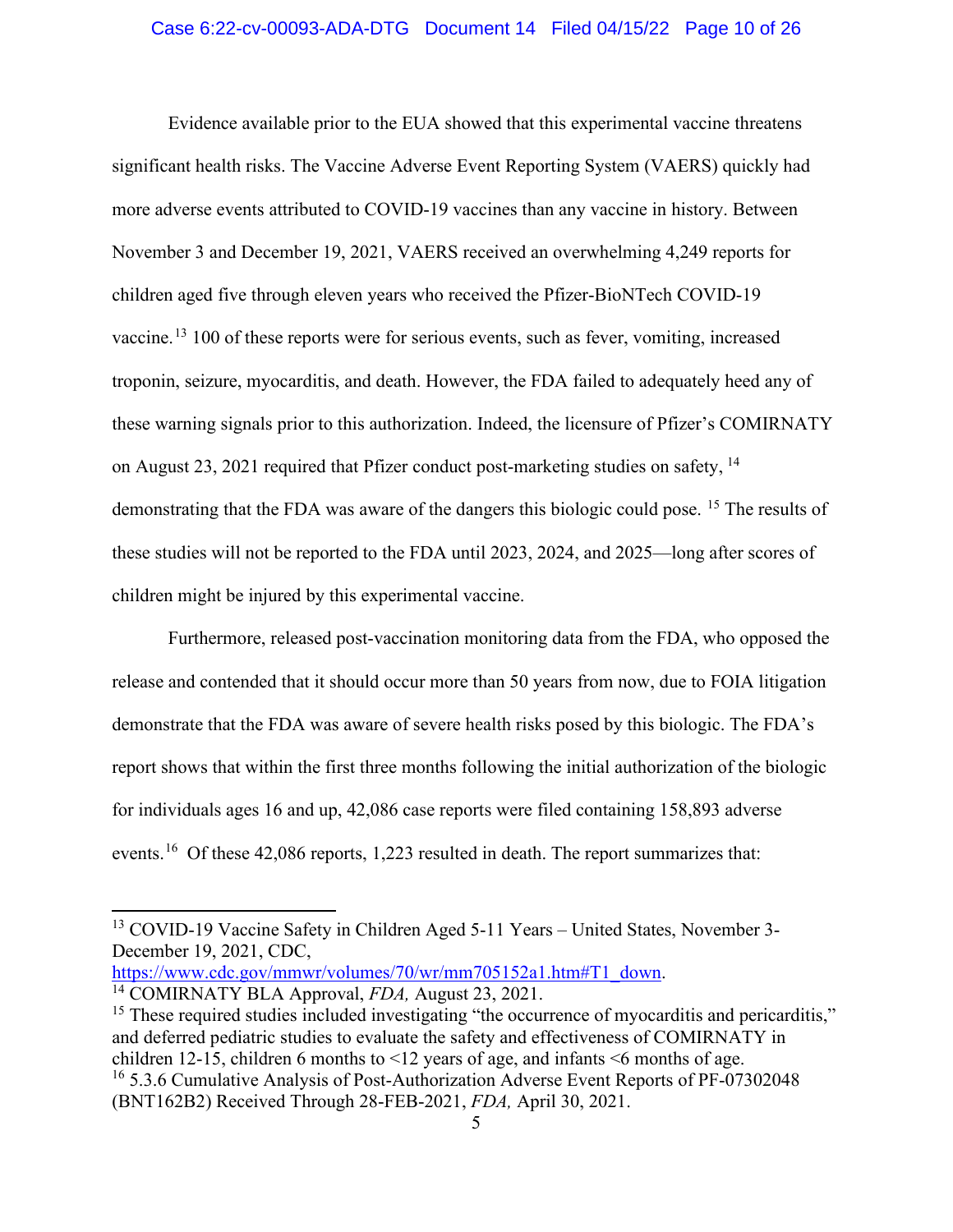The System Organ Classes (SOCs) that contained the greatest number (>2%) of events, in the overall dataset, were General disorders and administration site conditions (51,335 AEs), Nervous system disorders (25,957), Musculoskeletal and connective tissue disorders (17,283), Gastrointestinal disorders (14,096), Skin and subcutaneous tissue disorders (8,476), Respiratory, thoracic and mediastinal disorders (8,848), Infections and infestations (4,610), Injury, poisoning and procedural complications (5,590), and Investigations (3,693)."

An alarming number—more than 1,300—of adverse events of special interest (AESI), were also identified as potentially relevant during that time and listed in the report.<sup>[17](#page-10-0)</sup> Many key documents containing essential clinical trial and post-vaccination data have yet to be released.

Testing specific to children yielded similar concerns. Pfizer's 12-to-15-year-old clinical trial, which included a mere 2,264 randomized adolescents, yielded side effects such as high fever, anaphylaxis, possible myocarditis and pericarditis that resulted in hospitalization, "exacerbation" of depression, neuralgia, severe abdominal pain, and lymphadenopathy.<sup>[18](#page-10-1)</sup> There were no cases of severe COVID-19 observed in either the test or placebo group. The risk of myocarditis, a potentially fatal heart condition, for adolescents has been alarmingly high, specifically for males. The FDA itself acknowledged that the data shows "known serious risks of myocarditis" caused by this vaccine.<sup>[19](#page-10-2)</sup> There is a higher reported rate of myocarditis in children ages 12 through 15 than in children ages 16 through 17 vaccinated against COVID-19.[20](#page-10-3) Within 8 weeks after this biologic was offered to children 12-15 years, there were 19 times the expected

<span id="page-10-0"></span> $^{17}$  *Id.* 

<span id="page-10-1"></span><sup>&</sup>lt;sup>18</sup> Frenk, R., Klein, N., Kitchin, N. Safety, Immunogenicity, and Efficacy of the BNT162B2 Covid-19 Vaccine in Adolescents. N Engl J Med. 2021; 385:239-250. doi: 10.1056/NEJMoa2107456

<span id="page-10-2"></span> $19$  FDA, Letter to Pfizer Inc., Aug. 23, 2021, p. 6.

<span id="page-10-3"></span><sup>&</sup>lt;sup>20</sup> Krug, A, Stevenson, J, Høeg, TB. BNT162b2 Vaccine-Associated Myo/Pericarditis in Adolescents: A Stratified Risk-Benefit Analysis. *Eur J Clin Invest*. 2022; 00:e13759. doi[:10.1111/eci.13759](https://doi.org/10.1111/eci.13759)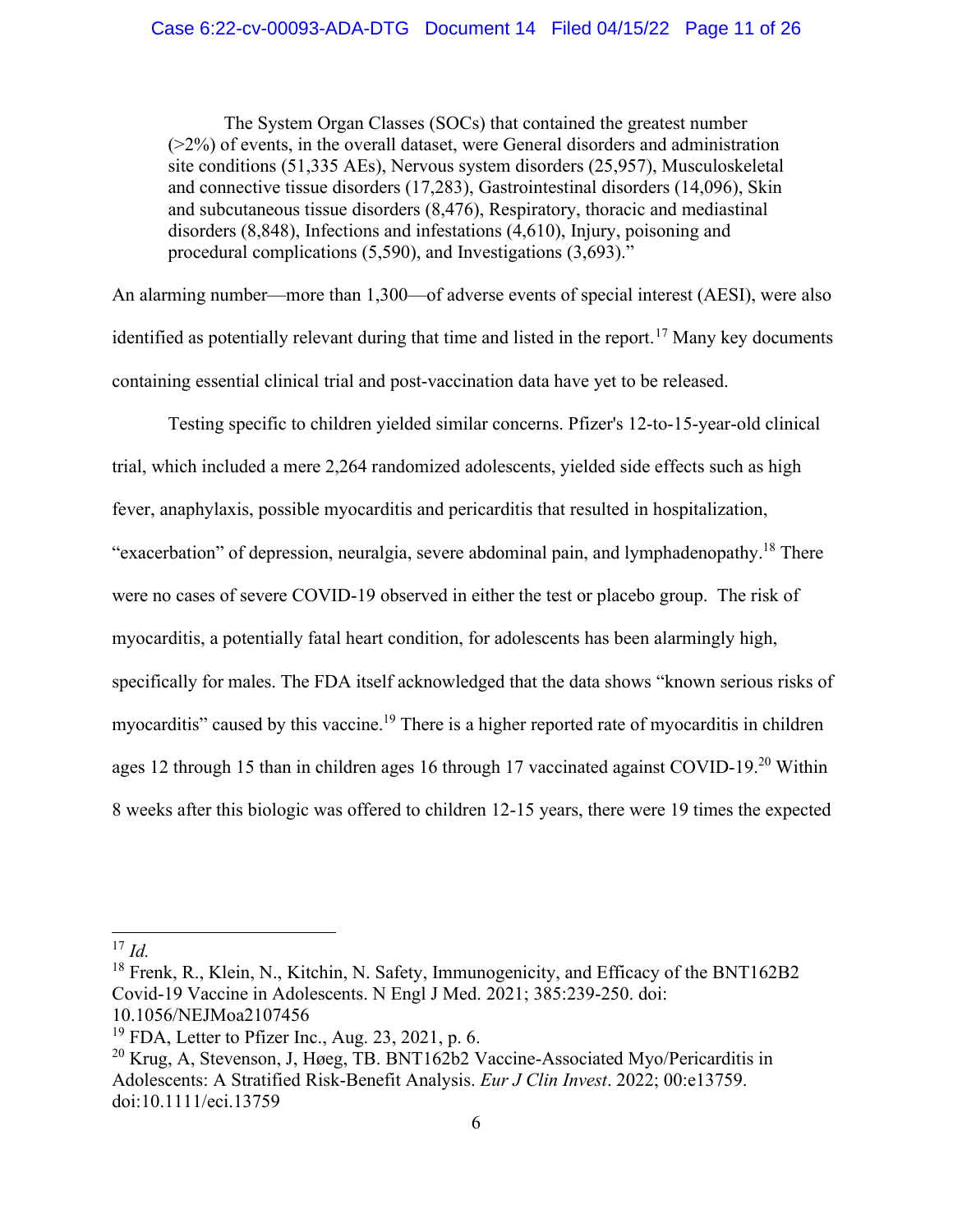number of myocarditis cases compared to typical rates.<sup>[21](#page-11-0)</sup> If this trend continues, then children ages five through eleven may be at an even greater risk of myocarditis than it initially appeared.

Following the clinical trials for the cohort at issue, the CDC also conducted health checkin surveys for 42,504 children for the week following vaccination. Observed adverse event occurrence and frequency published by the CDC can be observed in the following chart.<sup>[22](#page-11-1)</sup>

| <b>Event</b>                                 | % of v-safe enrollees reporting<br>reaction or health impact* |                     |
|----------------------------------------------|---------------------------------------------------------------|---------------------|
|                                              | Dose $1(N = 42.504)$                                          | Dose 2 (n = 29,899) |
| Any injection site reaction                  | 54.8                                                          | 57.5                |
| <b>Itching</b>                               | 3.8                                                           | 3.7                 |
| Pain                                         | 52.7                                                          | 55.8                |
| <b>Redness</b>                               | 3.7                                                           | 4.4                 |
| Swelling                                     | 3.9                                                           | 4.9                 |
| <b>Any systemic reaction</b>                 | 34.7                                                          | 40.9                |
| <b>Abdominal pain</b>                        | 5.1                                                           | 6.4                 |
| Myalgia                                      | 7.1                                                           | 10.2                |
| Chills                                       | 3.9                                                           | 6.8                 |
| <b>Diarrhea</b>                              | 2.6                                                           | 2.2                 |
| <b>Fatigue</b>                               | 20.1                                                          | 25.9                |
| Fever                                        | 7.9                                                           | 13.4                |
| Headache                                     | 13.9                                                          | 19.8                |
| Joint pain                                   | 2.1                                                           | 2.9                 |
| <b>Nausea</b>                                | 5.0                                                           | 6.9                 |
| Rash                                         | 1.2                                                           | 1.0                 |
| Vomiting                                     | 2.3                                                           | 2.7                 |
| Any health impact                            | 10.9                                                          | 15.1                |
| Unable to perform normal<br>daily activities | 5.1                                                           | 7.4                 |
| Unable to attend school                      | 7.9                                                           | 10.9                |
| Needed medical care                          | 1.2                                                           | 1.1                 |
| <b>Telehealth</b>                            | 0.3                                                           | 0.2                 |
| Clinic                                       | 0.6                                                           | 0.6                 |
| <b>Emergency visit</b>                       | 0.1                                                           | 0.1                 |
| Hospitalization                              | 0.02                                                          | 0.02                |

Research suggests that data on vaccine injuries are underestimates. In Germany, public

health insurers report substantially larger numbers of adverse effects from COVID-19 injections

that may be 8 to 10 times higher than those reported by Germany's vaccine regulatory body.<sup>23</sup>

The potential risks of immediate adverse effects and long-term vaccine-induced health

risks outweigh any negligible benefit, and the true extent of the health risks posed by COVID-19

vaccination will not be known for years. Despite contrary evidence, the Director of the FDA's

<span id="page-11-1"></span>[https://web.archive.org/web/20211007022704/https://doi.org/10.1016/j.cpcardiol.2021.101011.](https://web.archive.org/web/20211007022704/https:/doi.org/10.1016/j.cpcardiol.2021.101011) 22 *Id.* 

<span id="page-11-0"></span><sup>&</sup>lt;sup>21</sup> Rose, J., McCullough, P., A Report on Myocarditis Adverse Events in the U.S. Vaccine Adverse Events Reporting System (VAERS) in Association with COVID-19 Injectable Biological Products, available at

<span id="page-11-2"></span><sup>&</sup>lt;sup>23</sup> German Public Health Insurer; Vaccine Side Effects Maybe 8 to 10 Times More Frequent than Officially Reported, *eugyppius: a plague chronicle,* February 23, 2022.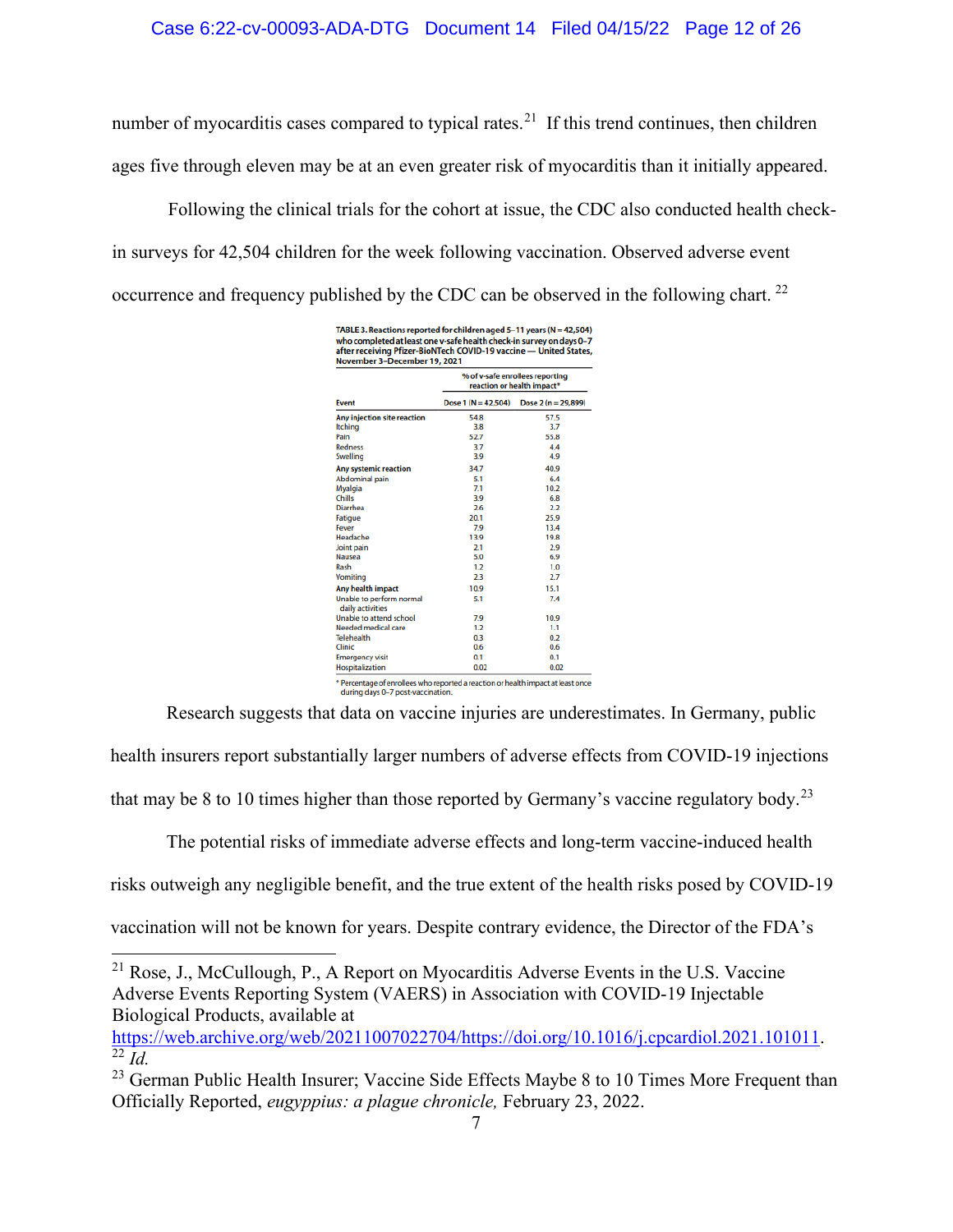### Case 6:22-cv-00093-ADA-DTG Document 14 Filed 04/15/22 Page 13 of 26

Center for Biologics Evaluation and Research stated publicly that the FDA is "confident in the safety, effectiveness and manufacturing data behind this authorization" and hopes to "build confidence of parents who are deciding whether to have their children vaccinated."<sup>[24](#page-12-0)</sup> Every child between the ages of five and eleven who sustained an injury from this vaccine has done so as a direct result of FDA's actions and false representations.

The FDA, by arbitrarily and capriciously ignoring the abundance of alarming data warning of the dangers of this biologic, has instead forged ahead on its quest of mass vaccination, no matter how heavy the costs to children and their families.

### **IV. Clinical trials for children ages five through eleven were insufficient**

Even if the overwhelming warning signs above were absent, the clinical trial research into the Pfizer-BioNTech biologic for children five through eleven was inadequate to properly determine the safety and efficacy of the vaccine. The Phase 1 clinical trial included only 48 children.[25](#page-12-1) To account for side effects seen with higher doses in the phase 1 clinical trial for children under 12, the FDA was forced to lower the mRNA dose to 10  $\mu$ m (10 millionths of a gram) for children ages 5 through 11 in the phase 2/3 clinical trials. Yet, even at this reduced dosage, serious injury has been reported.

The Phase 2/3 clinical trial included 2,268 participants; 1,518 received the vaccine and 750 received the placebo. Side effects seen during the narrow observational period included injection-site pain, fatigue and headache, chills, muscle pain, and rashes. "Systemic events were reported more often after the second dose of BNT162b2 than after the first dose," implying that

<span id="page-12-0"></span><sup>&</sup>lt;sup>24</sup> FDA Authorizes Pfizer-BioNTech COVID-19 Vaccine for Emergency Use in Children 5 through 11 Years of Age, FDA, October 29, 2021.

<span id="page-12-1"></span><sup>25</sup> Walter, E.B., Talaat, K.R., *Evaluation of the BNT162b2 Covid-19 Vaccine in Children 5 to 11 Years of Age,* The New England Journal of Medicine, Nov. 9, 2021, doi: 10.1056/NEJMoa2116298.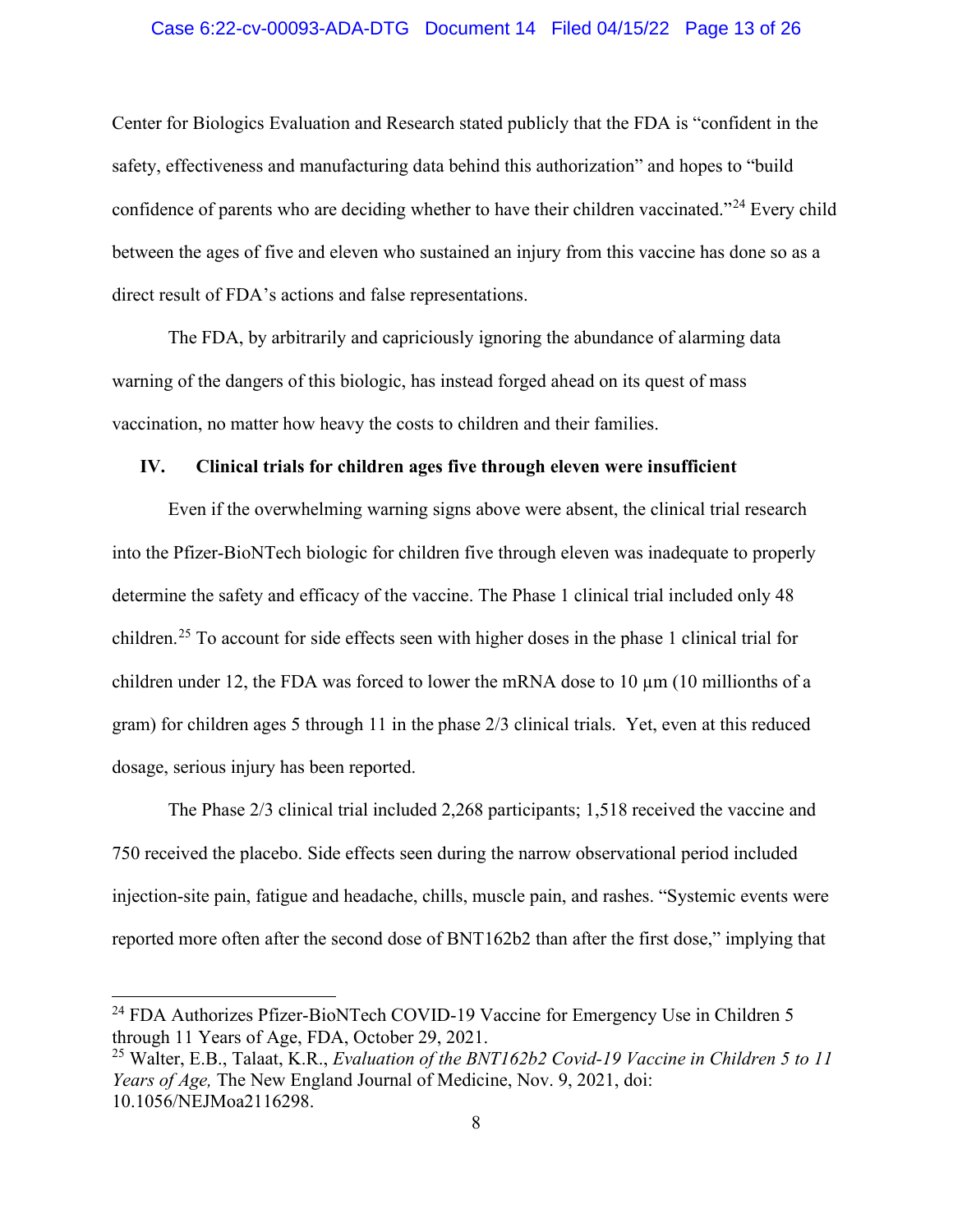### Case 6:22-cv-00093-ADA-DTG Document 14 Filed 04/15/22 Page 14 of 26

the more injections individuals receive, the more likely an adverse event.<sup>[26](#page-13-0)</sup> The small trial lasted less than six months—far too short to ever know the long-term risks.

The phase 2/3 clinical trial data was published by September 6, 2021; less than two months before the EUA was granted. Normally, participants are monitored for 2 years after receiving the first dose. Defendants only had a few months of data prior to authorizing this biologic, so it was impossible to know long-term effects of the trial. The trial acknowledges that the "[l]imitations of the study include the lack of longer-term follow-up to assess the duration of immune responses, efficacy, and safety,"<sup>[27](#page-13-1)</sup> and promises that "longer-term follow-up from this study, which will continue for 2 years, should provide clarification."<sup>[28](#page-13-2)</sup> The study also clearly states that it was not "powered to detect potential rare side effects of BNT162b2 in 5-to-11-yearolds" and emphasizes the necessity of studies with expanded cohorts and additional safety assessments.<sup>[29](#page-13-3)</sup> These studies were very short-term, had samples that were not representative of the total population, and had poor predictive power because of their limited size.<sup>[30](#page-13-4)</sup> There has been virtually no investigation into these severe side effects that threaten pediatric recipients of this biologic. And yet, Defendants have nonetheless opted to authorize their use for children.

Furthermore, as FDA freely admits, the formula authorized for children five through eleven varies from the one that has been previously administered. During the Vaccine and Related Biological Products Advisory Committee (VRBPAC) meeting held to discuss the EUA at issue, the FDA stated: "the Pfizer-BioNTech COVID-19 Vaccine for use in children 5-11

<span id="page-13-0"></span><sup>26</sup> *Id.*

<span id="page-13-1"></span><sup>27</sup> *Id.*

<span id="page-13-2"></span><sup>28</sup> *Id.*

<span id="page-13-3"></span><sup>29</sup> *Id.*

<span id="page-13-4"></span><sup>&</sup>lt;sup>30</sup> Kostoff, R., Calina, D., *Why are we vaccinating children against COVID-19?*, Toxicology Report, doi: https://doi.org/10.1016/j.toxrep.2021.08.010.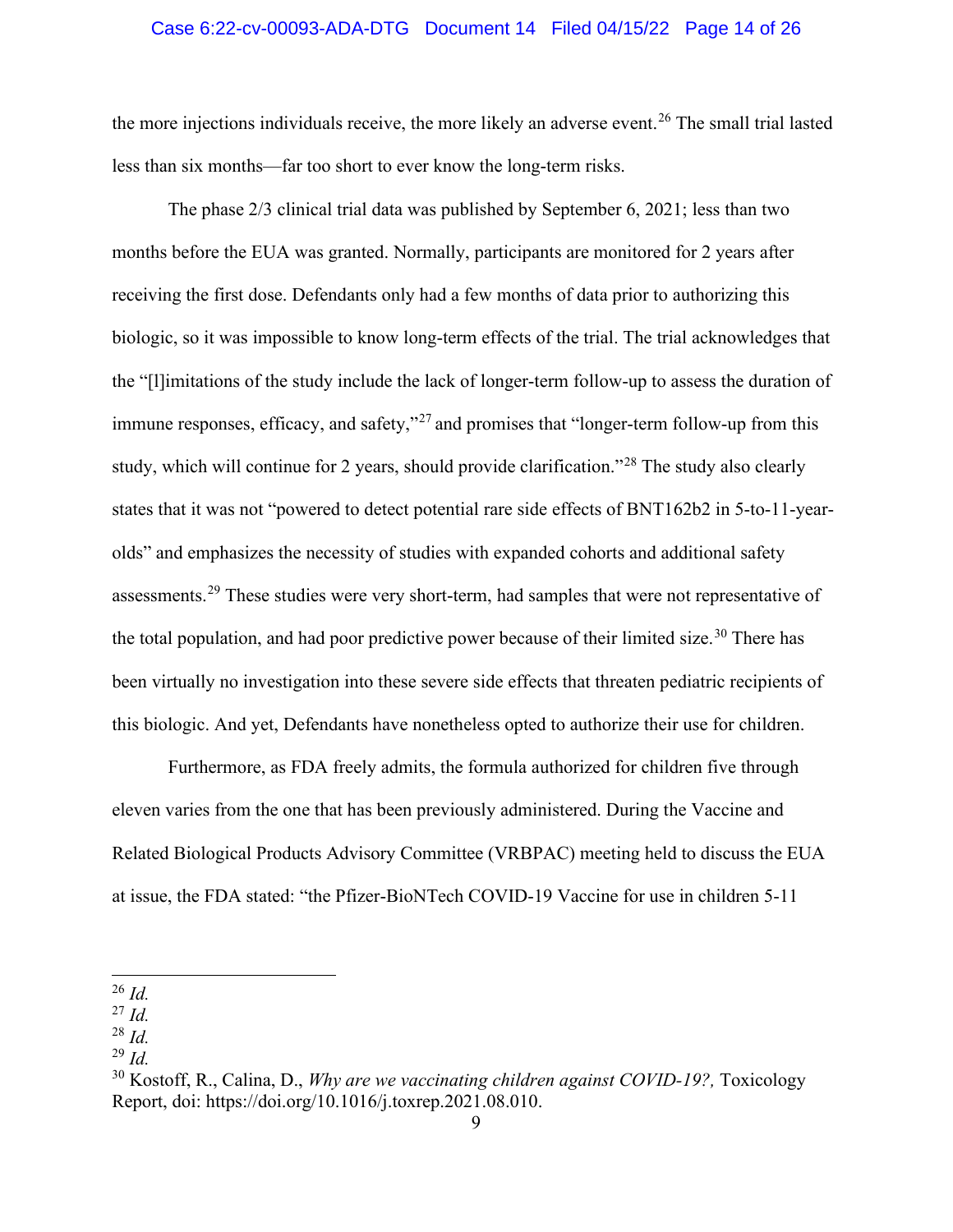### Case 6:22-cv-00093-ADA-DTG Document 14 Filed 04/15/22 Page 15 of 26

years of age uses tromethamine (Tris) buffer instead of the phosphate buffered saline (PBS) as used in the previous formulation and excludes sodium chloride and potassium chloride.<sup>[31](#page-14-0)</sup> The use of the different inactive ingredients for this cohort alone allegedly is to help stabilize the vaccine under refrigerated temperatures, but the formulation also contains medicines used for heart attacks, i.e. tromethamine and tromethamine hydrochloride, potentially to counteract the known risks of myocarditis and pericarditis in children and young adults. The biologic that is authorized for use in children five through eleven years of age includes different inactive ingredients compared to the vaccine that has been studied in clinical trials. As such, the biologic as it is being administered to young children currently is by definition untested.

# **V. The Pfizer-BioNTech COVID-19 biologic drug fails to meet the traditional definition of "vaccine"**

The Pfizer-BioNTech COVID-19 biologic does not fall under the traditional definition of "vaccine" and has thus been continuously misrepresented by Defendants, and ultimately the pharmaceutical companies, media, and American government. Pfizer-BioNTech's experimental mRNA biologic is among the first of its kind, utilizing a brand-new delivery system and gene therapy technology. Unlike vaccines that have come before it, this biologic does not actually contain the virus, SARS-CoV-2, that causes the COVID-19 disease, but rather delivers mRNA sequences that infiltrate the body's cells and yield the production of a spike protein that mimics the SARS-CoV-2 coronavirus. The mRNA component injected into the body utilizes the host cell's own machinery to produce the spike protein. This is a different mechanism than that of

<span id="page-14-0"></span><sup>&</sup>lt;sup>31</sup> Vaccines and Related Biological Products Advisory Committee (VRBPAC) Meeting October 26, 2021 FDA Briefing Document EUA amendment request for Pfizer-BioNTech COVID-19 Vaccine for use in children 5 through 11 years of age.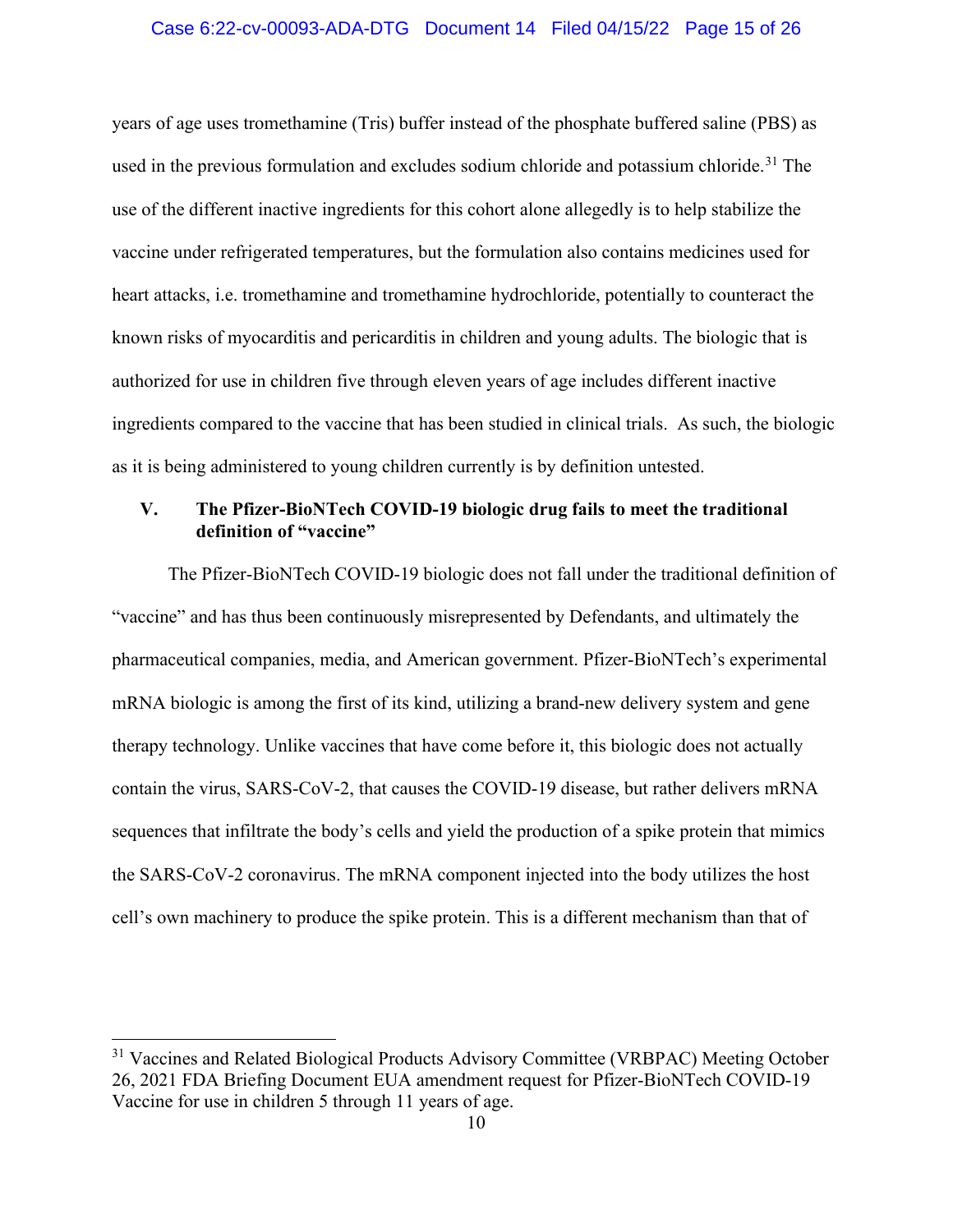traditional vaccines, such as inactivated, attenuated, subunit, or protein-based vaccines that do not penetrate human cells but utilize the actual virus to activate the body's immune response.

While not a "vaccine" under the traditional definition, this experimental injection does fall under the FDA Office of Cellular, Tissue, and Gene Therapies' definition of "gene therapy products," although the FDA failed to study and test it as such. Gene therapies have never been widely used in a general population and using them in this manner is still experimental.

# **VI. Defendants' EUA absent a stay will result in discriminatory treatment towards unvaccinated children**

The history of the FDA and its role in regulating medical products has led the public to trust the FDA's actions without question. The very fact that the FDA authorized this product, instilled faith in its use and misled confidence in an experimental vaccine. Cultural and societal shifts that directly affect children have and will continue to occur as a result.

Defendants' unlawful EUA has already triggered mandates and policies that segregate and endanger vaccinated and unvaccinated children. New Orleans became the first major school district in the United States to mandate that all children ages five and up receive a COVID-19 experimental injection.<sup>[32](#page-15-0)</sup> Furthermore, a bill proposed in California, SB 871, would require all children to receive a COVID-19 injection to attend childcare For school.<sup>33</sup>

Before the 5-11 EUA was even granted, there were calls from a Texas State Board of Education member to immediately add the COVID-19 vaccine to the list of public-school mandatory immunizations.[34](#page-15-2) In his request letter to the Department of State Health Services, he

<span id="page-15-0"></span><sup>32</sup> Mandate to Vaccinate New Orleans Schoolchildren Kicking In, *U.S. News,* January 31, 2022. <sup>33</sup> SB-871, California Legislature, 2021-2022 Legislative Session (California 2022).

<span id="page-15-2"></span><span id="page-15-1"></span><sup>&</sup>lt;sup>34</sup> Texas education official calls for mandatory COVID vaccines, KHOU 11, September 4, 2021, available at [https://www.khou.com/article/news/health/coronavirus/vaccine/texas-mandatory](https://www.khou.com/article/news/health/coronavirus/vaccine/texas-mandatory-immunizations-covid-students-school/285-bd8f997f-0cf2-49ce-a950-65014acf1e82)[immunizations-covid-students-school/285-bd8f997f-0cf2-49ce-a950-65014acf1e82.](https://www.khou.com/article/news/health/coronavirus/vaccine/texas-mandatory-immunizations-covid-students-school/285-bd8f997f-0cf2-49ce-a950-65014acf1e82)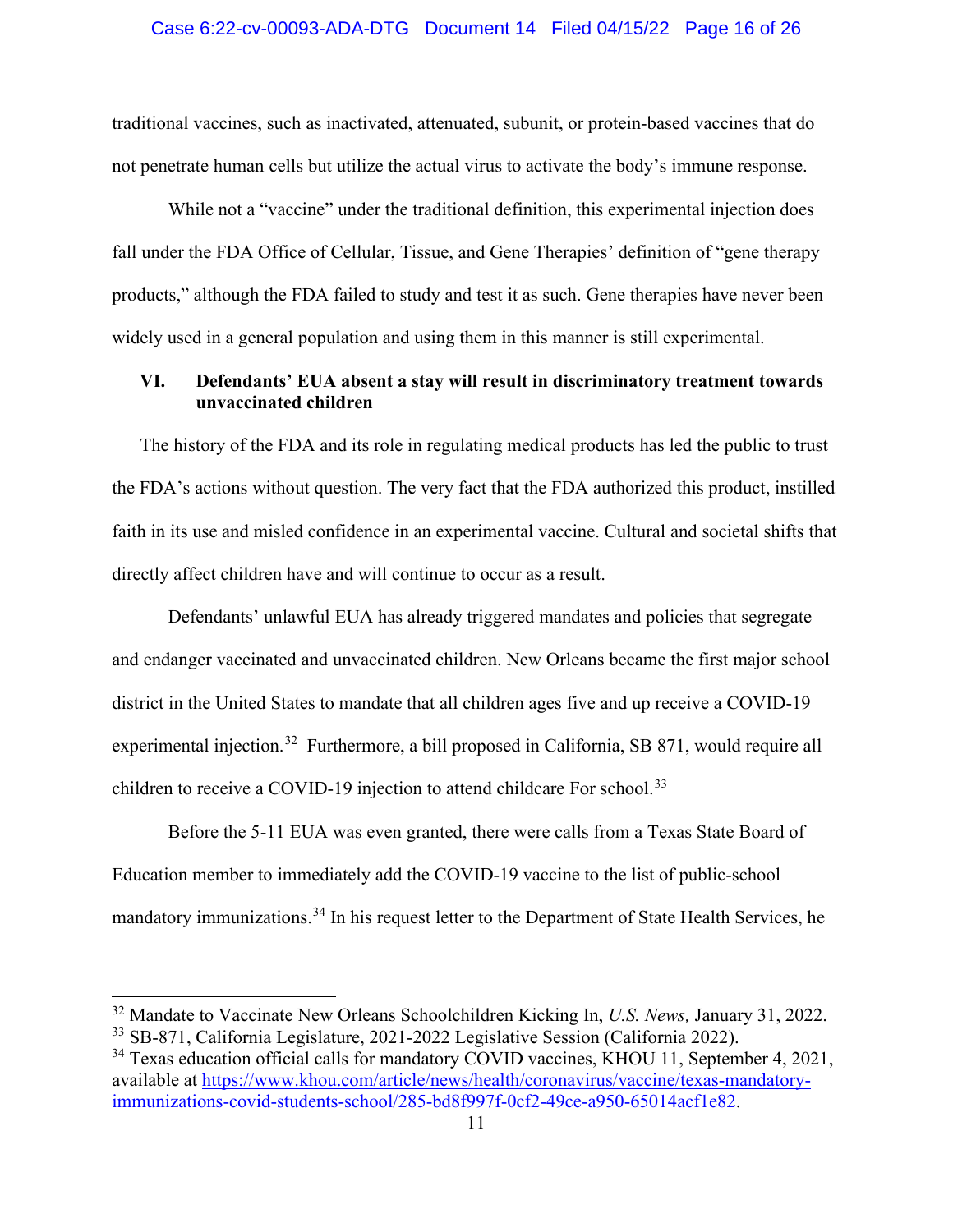### Case 6:22-cv-00093-ADA-DTG Document 14 Filed 04/15/22 Page 17 of 26

argued that this step should be taken "[n]ow that the Pfizer-BioNTech vaccine has received full FDA approval."[35](#page-16-0) The vaccine available under the 5-11 EUA is not the same as Pfizer's licensed Comirnaty, which, according to the CDC, is not yet available to the public.<sup>[36](#page-16-1)</sup> This is an example of how school officials have been misled by FDA's bait-and-switch as well as the eagerness to mandate this biologic for young children.

Even more alarming are reports of hospitals refusing to perform organ transplants for patients who have not received a COVID-19 vaccine.<sup>[37](#page-16-2)</sup> The Cleveland Clinic, the University of Colorado Hospital, and Brigham and Women's Hospital have all engaged in this type of abhorrent discrimination. Just recently, a North Texas teenager was denied a kidney transplant due to his vaccination status.<sup>[38](#page-16-3)</sup> This discriminatory treatment has shockingly even applied to young children. In December 2021, a five-year-old girl in Texas who needed a kidney transplant was removed from the transplant list because she had not received the COVID-19 vaccine. Despite being medically fragile, this child and her family are being forced to choose between risking her life with an EUA experimental vaccine and being barred from receiving a life-saving transplant. This violates Defendants' assurance in its published fact sheet for this vaccine that if parents choose not to vaccinate their child, "it will not change your child's standard medical

<span id="page-16-0"></span><sup>35</sup> *Id.*

<span id="page-16-1"></span><sup>36</sup> CDC, *Covid-19 Vaccine Codes*, available at

<span id="page-16-2"></span>[https://www.cdc.gov/vaccines/programs/iis/COVID-19-related-codes.html.](https://www.cdc.gov/vaccines/programs/iis/COVID-19-related-codes.html)<br><sup>37</sup> Hospitals are denying transplants for patients who aren't vaccinated against Covid, with backing from ethicists, *Stat News,* January 26, 2022, available at

[https://www.statnews.com/2022/01/26/hospitals-are-denying-transplants-for-patients-who-arent](https://www.statnews.com/2022/01/26/hospitals-are-denying-transplants-for-patients-who-arent-vaccinated-against-covid-with-backing-from-ethicists/)[vaccinated-against-covid-with-backing-from-ethicists/.](https://www.statnews.com/2022/01/26/hospitals-are-denying-transplants-for-patients-who-arent-vaccinated-against-covid-with-backing-from-ethicists/)<br><sup>38</sup> Henry, S., Cook Children's Health Care System Denying Transplant to Unvaxxed Child,

<span id="page-16-3"></span>*Scorecard*, February 18, 2022, available at [https://texasscorecard.com/state/cook-childrens](https://texasscorecard.com/state/cook-childrens-health-care-system-denying-transplant-to-unvaxxed-child/)[health-care-system-denying-transplant-to-unvaxxed-child/.](https://texasscorecard.com/state/cook-childrens-health-care-system-denying-transplant-to-unvaxxed-child/)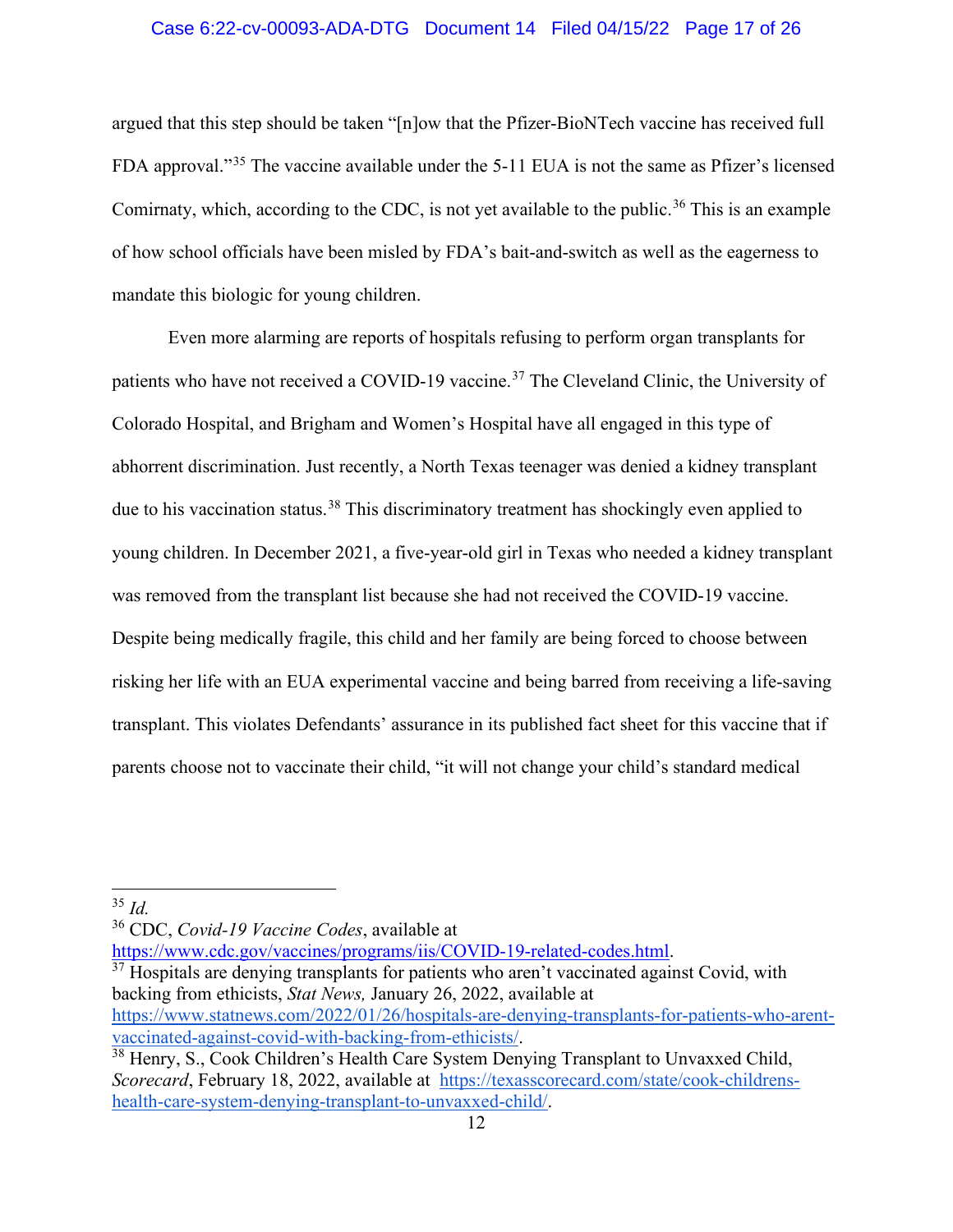### Case 6:22-cv-00093-ADA-DTG Document 14 Filed 04/15/22 Page 18 of 26

care."[39](#page-17-0) This is the kind of horrific discrimination that Texas children currently face if this illicit EUA is not stayed. And such discrimination will likely only grow worse without judicial action.

Plaintiffs fear their children will experience pressure and coercion to receive the vaccine to participate in society, attend school, or have access to basic medical needs. Plaintiffs are concerned that Texas schools and municipalities may follow other states and implement discriminatory vaccine mandates as a prerequisite for school attendance or activity participation. Although Gov. Abbot has signed an executive order prohibiting COVID-19 vaccine mandates, current policies such as those at Texas hospitals exist which could certainly lead to serious physical harm or death of unvaccinated individuals, and raises concern that such an executive order is insufficient to prevent legitimate harm from befalling Plaintiffs' children.

Should this trend continue, this EUA is likely to cause mental and physical harm not only to the children who receive the biologic and suffer an adverse effect, but also to those who refrain and are subject to egregious discrimination based on the completion of an ineffectual, unnecessary, and potentially dangerous medical procedure. Legal limits on the FDA's power continue to be eviscerated using the "emergency" exceptions intended for actual emergencies, and their misappropriation and misuse by the FDA, along with the mislabeling and misadvertising of this drug disguised as a "vaccine," pose real risks to Plaintiffs' minor children.

#### **LEGAL STANDARD**

When deciding whether to grant a stay, courts typically consider four factors: whether Plaintiffs have shown: (1) the likelihood of success on the merits, (2) the likelihood of irreparable harm to them in the absence of a stay, (3) that the balance of equities weighs in

<span id="page-17-0"></span><sup>&</sup>lt;sup>39</sup> Vaccine Information Fact Sheet for Recipients and Caregivers About the Pfizer-BioNTech Covid-19 Vaccine to Prevent Coronavirus Disease 2019 (COVID-19 For Use in Individuals 5 Through 11 Years Of Age, FDA.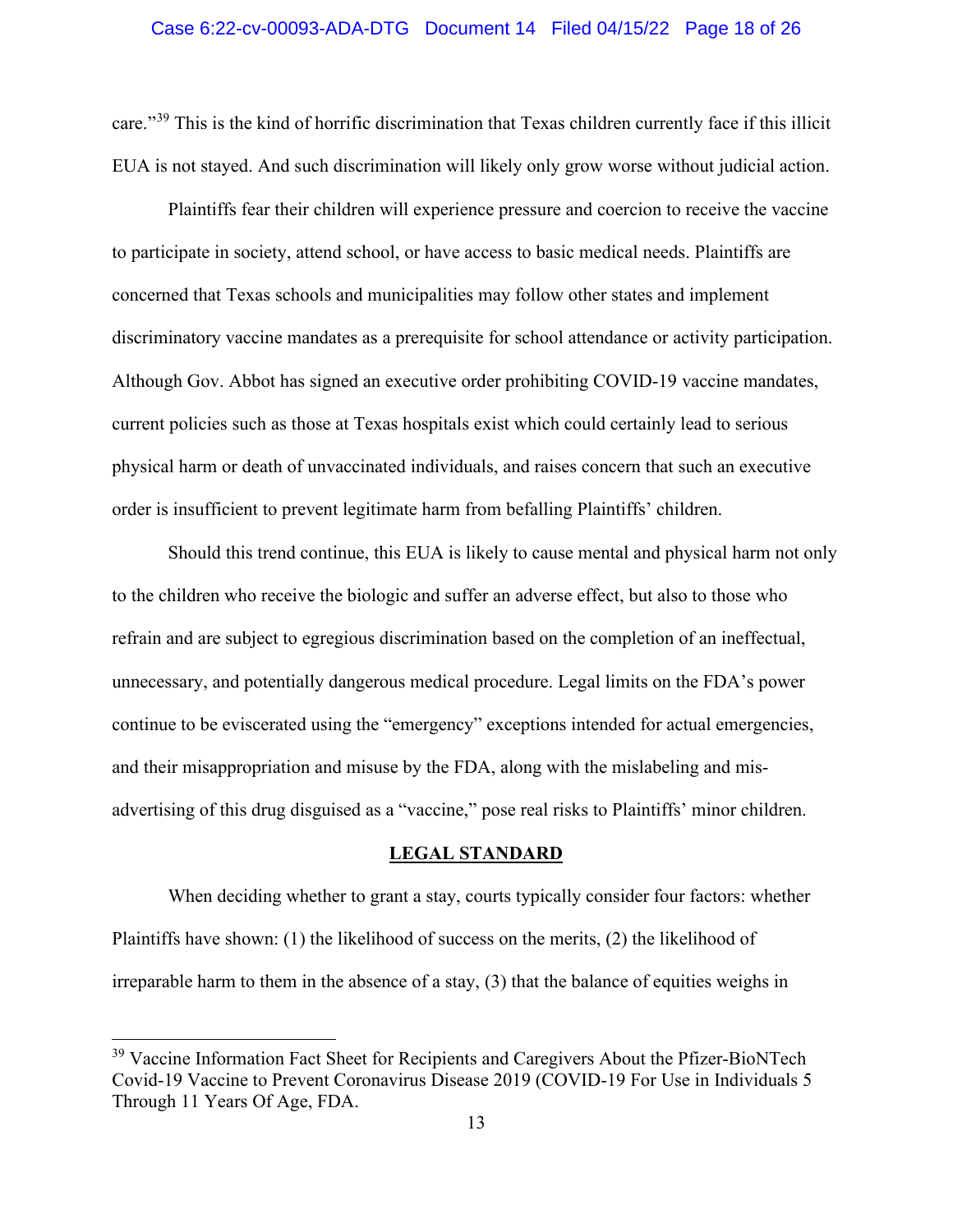# Case 6:22-cv-00093-ADA-DTG Document 14 Filed 04/15/22 Page 19 of 26

plaintiffs' favor, and (4) that a stay is in the public interest. [40](#page-18-0) While authority is split regarding how to weigh certain factors or whether to use a sliding scale, in either case the "third and fourth factors, harm to the opposing party and the public interest, merge when the Government is the opposing party."[41](#page-18-1) As the FDA and Janet Woodcock, acting in her official capacity, are an institution and employee, respectively, of the Department of Health and Human Services, the third and fourth factors merge.

The Administrative Procedures Act's (APA) stay provision allows courts to grant a stay on the proceedings in cases properly arising out of the APA. 5 U.S.C. § 705 provides that:

When an agency finds that justice so requires, it may postpone the effective date of action taken by it, pending judicial review. On such conditions as may be required and to the extent necessary to prevent irreparable injury, the reviewing court, including the court to which a case may be taken on appeal from or on application for certiorari or other writ to a reviewing court, may issue all necessary and appropriate process to postpone the effective date of an agency action or to preserve status or rights pending conclusion of the review proceedings.

The APA defines agency action as a "rule, order, license, sanction, relief, or the equivalent or denial thereof, or failure to act."<sup>[42](#page-18-2)</sup>

In *Sampson v. Murray*, 415 U.S. 61 (1974), the Supreme Court relied on the APA's

legislative history to observe that § 705 was intended to codify the existing power of federal

courts to issue a stay.<sup>[43](#page-18-3)</sup> While both stays and preliminary injunctions are temporary remedies,

stays are different from preliminary injunctions in one important way: preliminary injunctions

<span id="page-18-1"></span><span id="page-18-0"></span><sup>40</sup> *Winter v. Nat. Res. Def. Council, Inc*., 555 U.S. 7, 25 (2008); *See also*, Fed. R. Civ. P. 65. <sup>41</sup> *Nken v. Holder*, 556 U.S. 410, 420 (2009); See, e.g., *Winter v. Nat. Res. Def. Council, Inc*., 555 U.S. 7, 51 (2008) (Ginsburg, J., dissenting); Eric J. Murdock & Andrew J. Turner, How "Extraordinary" Is Injunctive Relief in Environmental Litigation? A Practitioner's Perspective, 42 ENVTL. L. REP. NEWS & ANALYSIS 10464 (2012).  $42$  5 U.S.C. § 551(13).

<span id="page-18-3"></span><span id="page-18-2"></span><sup>43</sup> *Id*. at 68 n.15 (citing S. REP. NO. 752, at 230 (1945)) (citing S. REP. NO. 752, at 230 (1945)).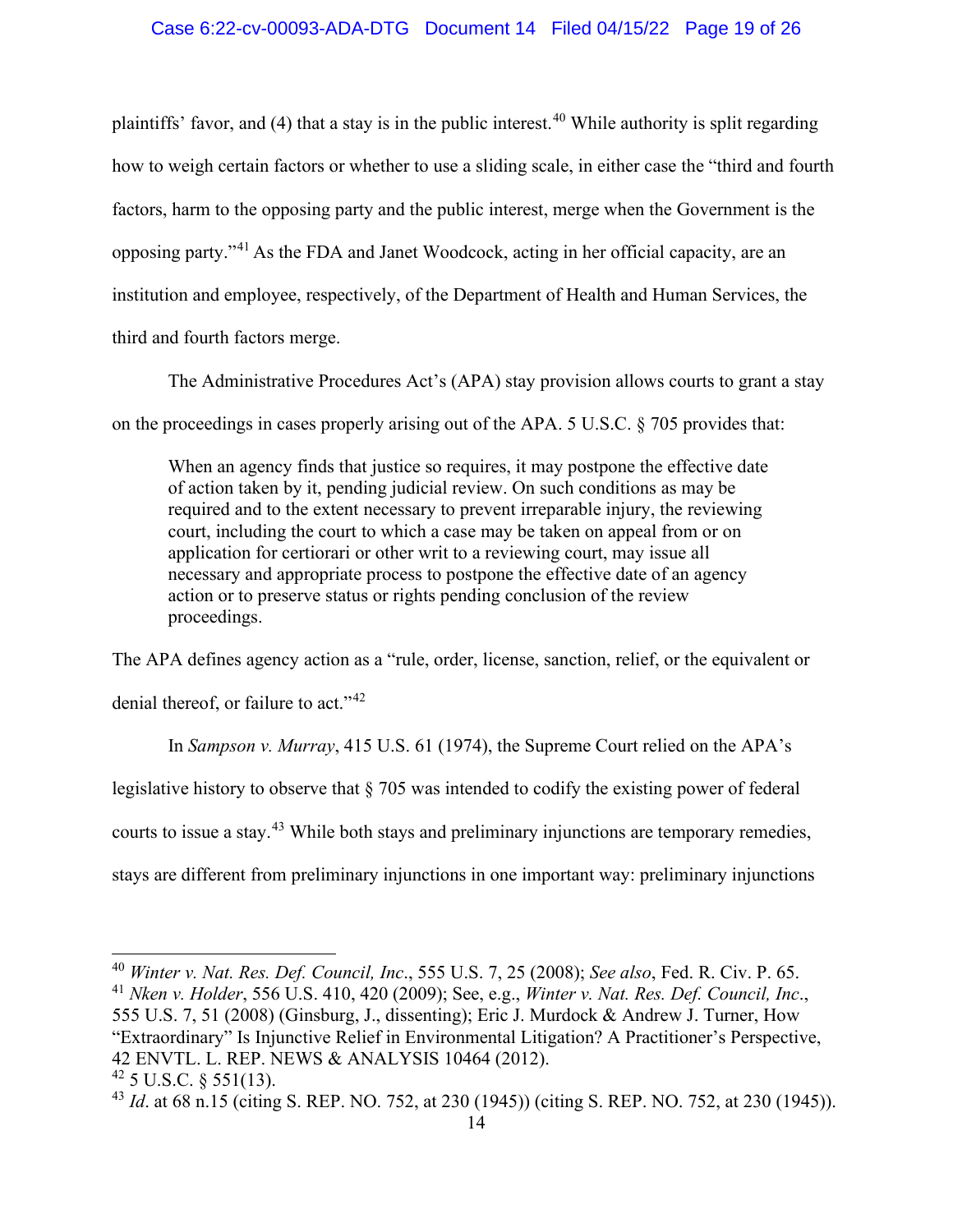act on the person while stays act on the proceeding.<sup>[44](#page-19-0)</sup>

Under APA § 705, the Court is obliged, in the interest of justice and to prevent irreparable injury, to stay the EUA that Defendants unlawfully granted to Pfizer-BioNTech's biologic for children ages five through eleven.

# **ARGUMENT AND AUTHORITIES**

# **I. Petition to review EUA is likely to succeed on its merits**

"The first factor, a strong showing of a likelihood of success on the merits, requires more than a mere possibility that relief will be granted."<sup>[45](#page-19-1)</sup> In this case, there is a strong likelihood that the Court will find that FDA's EUA for Pfizer-BioNTech'sCOVID-19 vaccine for children ages five through eleven is arbitrary and capricious agency action that abuses the FDA's emergency use powers and should be invalidated.

# *A. The FDA's 5-11 EUA violates APA 5 U.S.C. § 706(2)(A)*

The Administrative Procedures Act (APA) protects the public from arbitrary and capricious executive branch action by imposing the rule of reason and the rule of law through judicial oversight. An agency is "required to engage in reasoned decision making"<sup>[46](#page-19-2)</sup> that requires the agency to "articulate a satisfactory explanation for its action."[47](#page-19-3) This process requires Defendants to articulate clear rationales for decisions, especially when their actions are bound to lead to medical mandates with severe consequences for millions of people.<sup>[48](#page-19-4)</sup> The Plaintiffs have a strong likelihood of demonstrating that Defendants have violated this requirement.

<span id="page-19-0"></span><sup>44</sup> *Nken v. Holder*, 556 U.S. 418, 420 432–33. (2009).

<span id="page-19-1"></span><sup>45</sup> *Id*. at 420.

<span id="page-19-2"></span><sup>46</sup> *Michigan v. EPA*, 576 U.S. 743, 750 (2015).

<span id="page-19-3"></span><sup>47</sup> *Motor Vehicle Mfrs. Ass'n of U.S., Inc. v. State Farm Mut. Auto Ins. Co*., 463 U.S. 29, 43 (1983).

<span id="page-19-4"></span><sup>48</sup> *Burlington Truck Lines v. United States*, 371 U.S. 156, 158 (1962).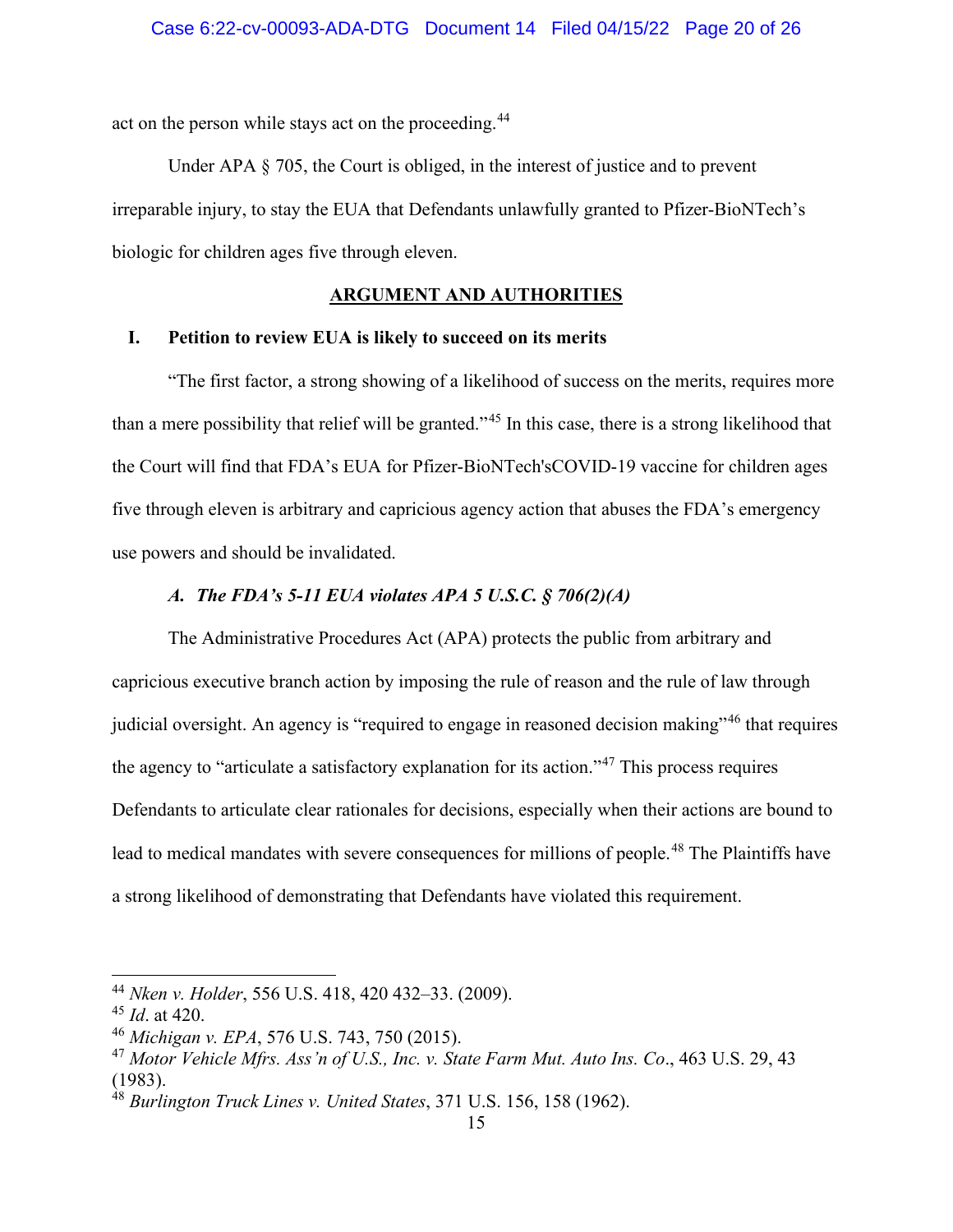### Case 6:22-cv-00093-ADA-DTG Document 14 Filed 04/15/22 Page 21 of 26

Defendants abused their power in granting this EUA in three ways: (1) by disguising their authorization of this untested medical experimentation on children as "emergency" authorized power, when no such emergency authorized power so permits; (2) by misrepresenting this biologic as safe and effective "vaccine" for young children, thus denying the informed consent rights of children and their parents under both statute and the Nuremberg Code; and (3) by changing the definition of vaccine to include this biologic, reversing more than a century of medical terminology and thereby exceeding authority provided by Congress or the Constitution.

 Defendants abused their emergency use power by authorizing a biologic for children where no emergency exists, there is no net benefit to children receiving the biologic, and the biologic poses significant known and unknown dangers that have yet to be properly investigated. Defendants refused to acknowledge the mild, if not nonexistent, threat that COVID-19 poses to children ages five through eleven. The EUA statute requires that to issue an authorization under § 360bbb-3, it must be reasonable to believe that "the known and potential benefits of the product . . . outweigh the known and potential risks of the product," "based on the totality of scientific evidence available."<sup>[49](#page-20-0)</sup> However, Defendants cannot satisfy this minimum threshold in this case nor reasonably believe in this circumstance that such a determination would accurately reflect the available science and data. The FDA abused its power and shirked its obligation to, as the agency boasts, "protect[] the public health by assuring the safety, effectiveness, and security of . . . drugs, vaccines, and other biological products for human use."[50](#page-20-1) 

 Defendants failed to consider relevant data regarding the adverse effects observed in the clinical trials, witnessed from the administration of this biologic, and provided to them in

<span id="page-20-0"></span> $49$  21 U.S.C. § 360bbb-3(c)(2)(B).

<span id="page-20-1"></span><sup>50</sup> FDA Authorizes Pfizer-BioNTech COVID-19 Vaccine for Emergency Use in Children 5 through 11 Years of Age, FDA, October 29, 2021.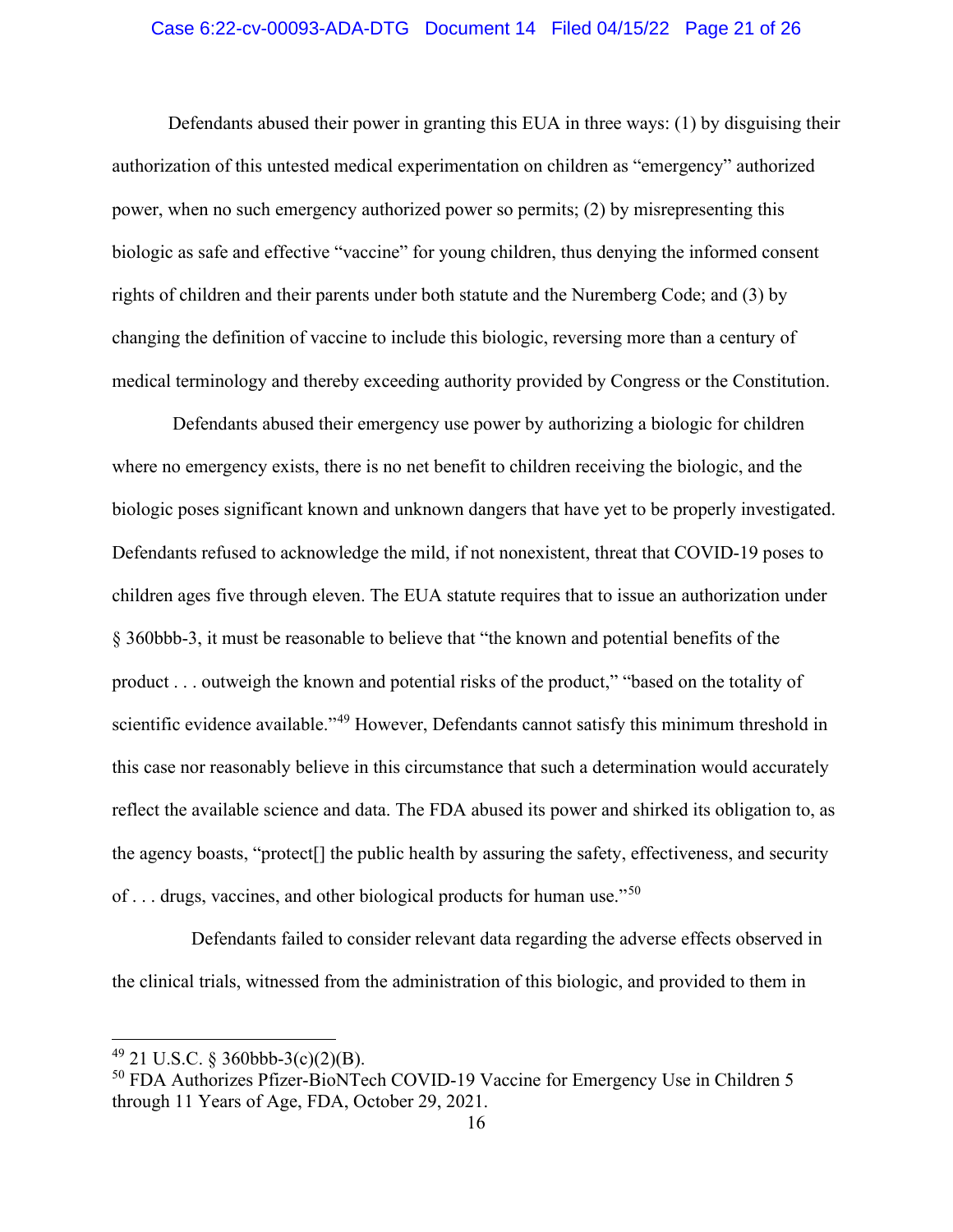### Case 6:22-cv-00093-ADA-DTG Document 14 Filed 04/15/22 Page 22 of 26

CHD's citizen petition. Exh. 1. Defendants authorized a biologic that has undergone insufficient clinical trials and have failed to satisfy any safety protocol regarding this biologic, ultimately encouraging a culture of false marketing and mass medical experimentation on young children. Through this EUA, the FDA has failed to provide accurate representations of the dangers and risks associated with the Pfizer-BioNTech experimental vaccine, blatantly ignoring individuals' rights of informed consent, medical freedom, and personal autonomy, as the emergency use statute so requires. As a condition of authorization under EUA, it must be ensured that "individuals to whom the product is administered are informed . . . of the significant known and potential benefits and risks of such use, and the extent to which such benefits and risks are unknown."<sup>[51](#page-21-0)</sup> Defendants did not adequately adhere to this requirement, knowing that such an authorization would inevitably result in instances of mandatory vaccination.

Furthermore, a vaccine should confer inoculation, meaning the introduction of an infectious agent to the body to produce immunity. This biologic provides no guarantee of such a benefit. Defendants have marketed this biologic as a "vaccine" although it fails to meet the traditional definition and is in fact an experimental gene therapy.

### **II. Plaintiffs will suffer irreparable harm absent a stay**

The FDA's EUA for the Pfizer-BioNTech vaccine will result in harm to the young children of Plaintiffs Deborah L. Else and Sacha Dietrich, the children for whom CHD advocates, and CHD as it continues to advocate against Defendants' illicit actions.

Monetary recovery is unavailable against the Defendants due to sovereign immunity, leaving declaratory and injunctive relief as the sole remedies. CHD continues to experience substantial costs incurred from the diversion of essential resources at a critical juncture due to the

<span id="page-21-0"></span><sup>&</sup>lt;sup>51</sup> *Id.* at  $\delta$ 360bbb-3(e)(1)(A)(ii).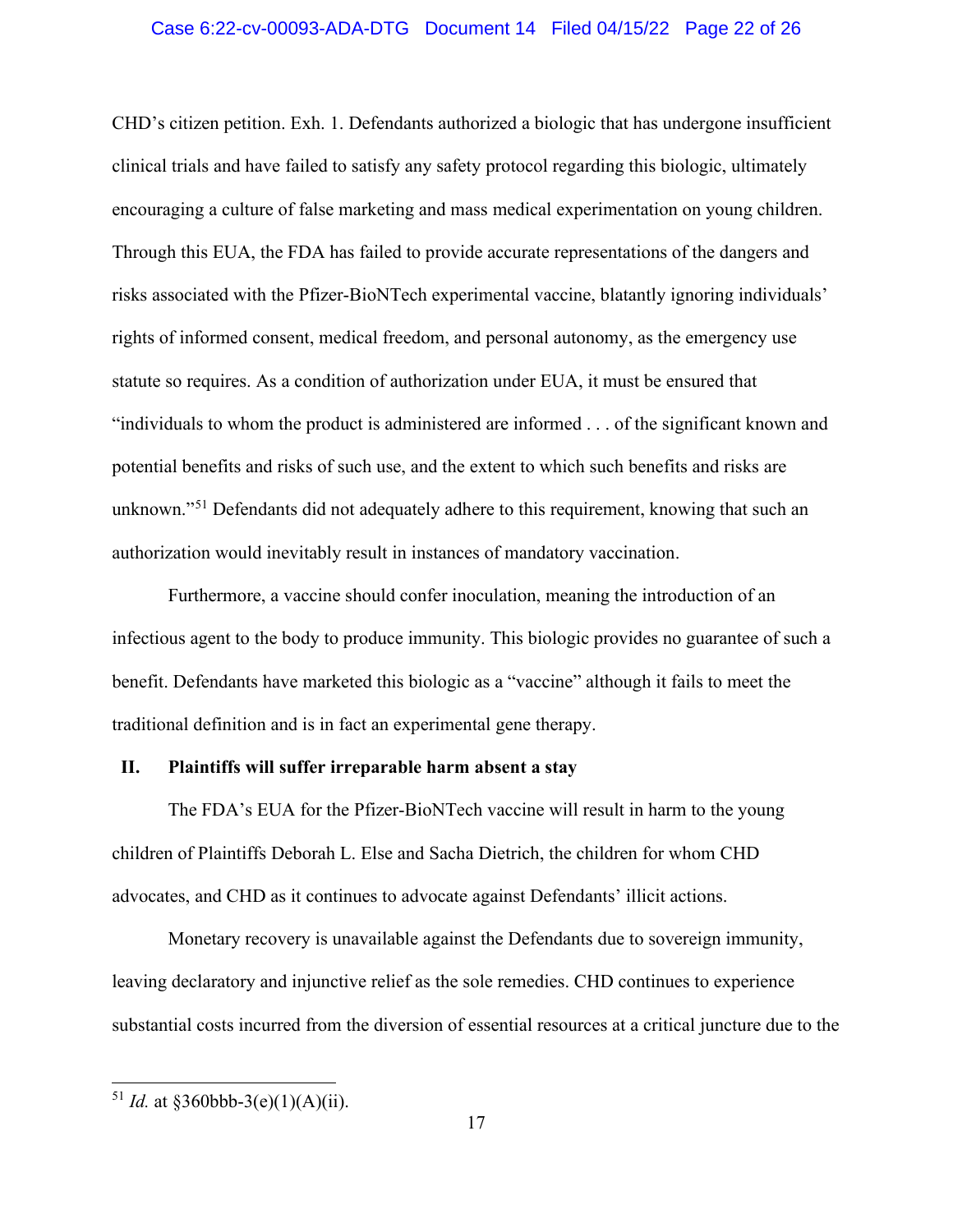### Case 6:22-cv-00093-ADA-DTG Document 14 Filed 04/15/22 Page 23 of 26

Defendants' actions at issue here. Exh. 2. Defendants' misuse of emergency powers, misrepresentation of a dangerous biologic as a safe vaccine for children, and misappropriation power to effectively use its emergency authorization to trigger mandates of an untested product without meaningful informed consent and with no accountability due to the immunity afforded "emergency" biologics "treating" pandemics, caused and causes real economic injury to Plaintiff CHD, and this is the least dangerous injury Defendants inflict.

Plaintiffs' children are threatened by continued COVID-19 vaccine mandates and coercion from schools and pediatricians, and an inundation of pro-vaccine messaging in the media and on television, stemming directly from Defendants' inaccurate and illicit representation of safety and effectiveness, of which the Pfizer-BioNTech experimental vaccine is neither. Exh. 3 & 4. The longer this EUA remains unchecked, the more guaranteed that Plaintiffs' children, and the children on behalf of whom CHD advocates, are imminently subjected to discrimination based on their vaccination status. This EUA has already resulted in mandates of experimental mRNA gene therapy to participate in society, attend school, and even receive medical treatment. The FDA's authorization has allowed Pfizer and federal agencies to mislead the public about vaccine safety, spreading harmful misinformation to parents and children who may opt to receive it, at the behest of unconstitutional mandates, based on the FDA's authorization.

Plaintiffs' children, and indeed all Texas children, are at serious risk from these encroaching mandates. In just two short months following the 5-11 EUA, Texas hospitals began denying life-saving treatment to unvaccinated children. Any child can be involved in an accident or experience a serious illness that may put them in a situation where they require emergency treatment from a hospital or health care facility. Plaintiffs' children could die or face life-long health consequences because of the discrimination that is occurring in Texas healthcare facilities.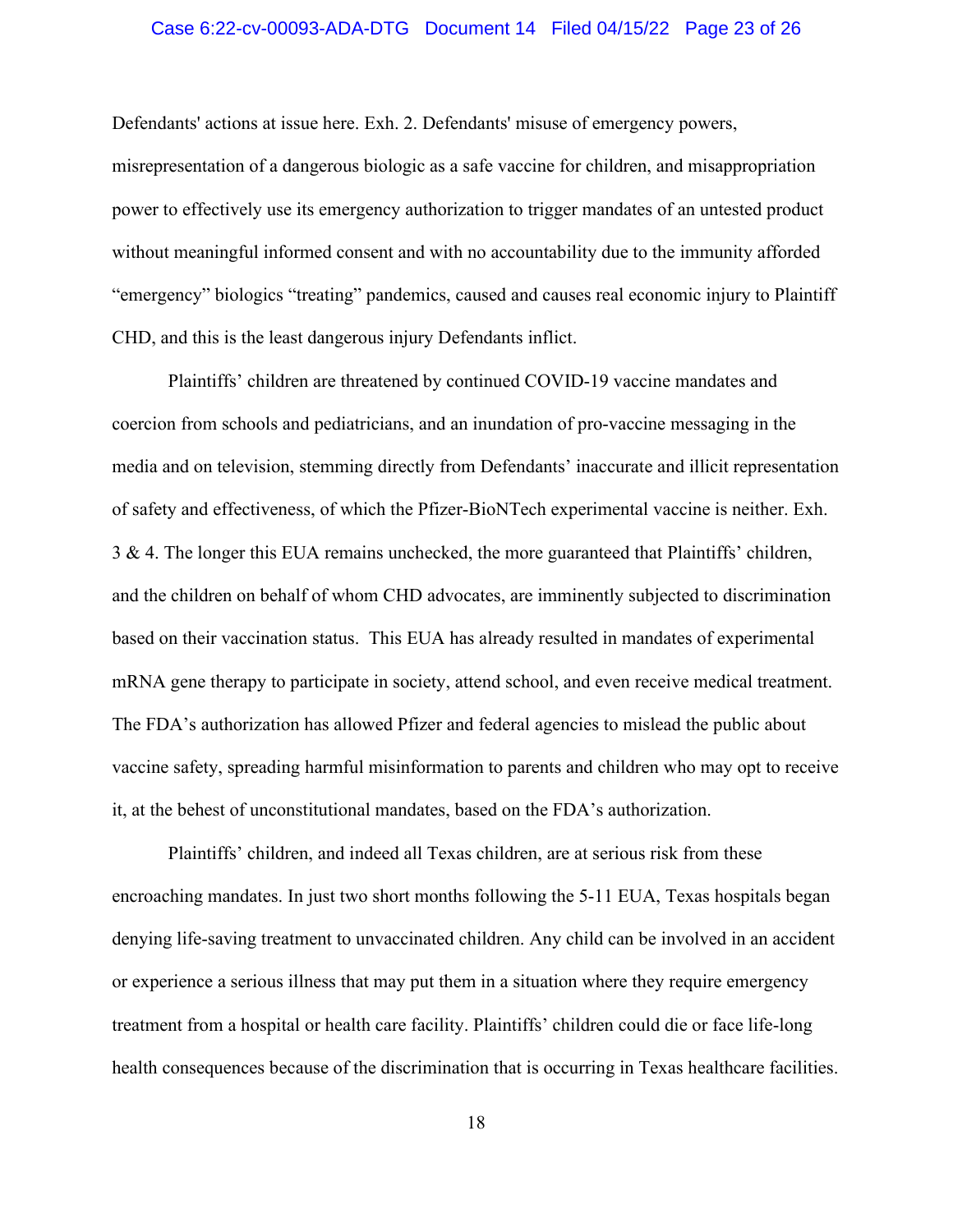#### Case 6:22-cv-00093-ADA-DTG Document 14 Filed 04/15/22 Page 24 of 26

This deadly second-class treatment of unvaccinated children is likely to become more prevalent entirely due to Defendants' reckless action to authorize the product for this age cohort.

The FDA's nationwide authorization of Pfizer-BioNTech's experimental injection poses a severe threat to approximately 28 million young children. Aside from the known severe side effects, many of which are irreversible of the Pfizer injection, the long-term adverse effects are virtually unknown. As such, young children who are forced to receive this vaccine may become victims of the FDA's reckless actions and be subject to untold adverse effects as a direct result if this authorization. There is significant potential for harm if individuals are forced to receive a vaccine when they mistakenly believe that they are receiving a safe, effective, and licensed product for which there is some legal recourse, when in fact there is virtually no liability.

Furthermore, without a stay, Children's Health Defense will suffer harm through a substantial diversion of resources to counteract Defendants' ill-advised authorization and to correct this critical error. Exh. 2. Injury results from the marketing and expense of this action, which is imminent and ongoing, and the continued advocacy on behalf of children who have and will be injured by this EUA, without monetary remedy due to sovereign immunity.

### **III. A stay will not substantially injure others and furthers the public interest**

Generally, when looking at the effect an action may have on the public interest, courts consider not only the law but also ethics. According to the American Medical Association, under the Code of Medical Ethics, it is a patient's right to be able to give informed consent to her physician when considering medical care or treatment.[52](#page-23-0) Informed consent fosters trust and support in the doctor-patient relationship. It is in the public interest that those seeking vaccines

<span id="page-23-0"></span><sup>52</sup> *Code of Medical Ethics Opinion 2.1.1, ama-assn.org (September 5, 2021) https://www.amaassn.org/delivering-care/ethics/informed-consent*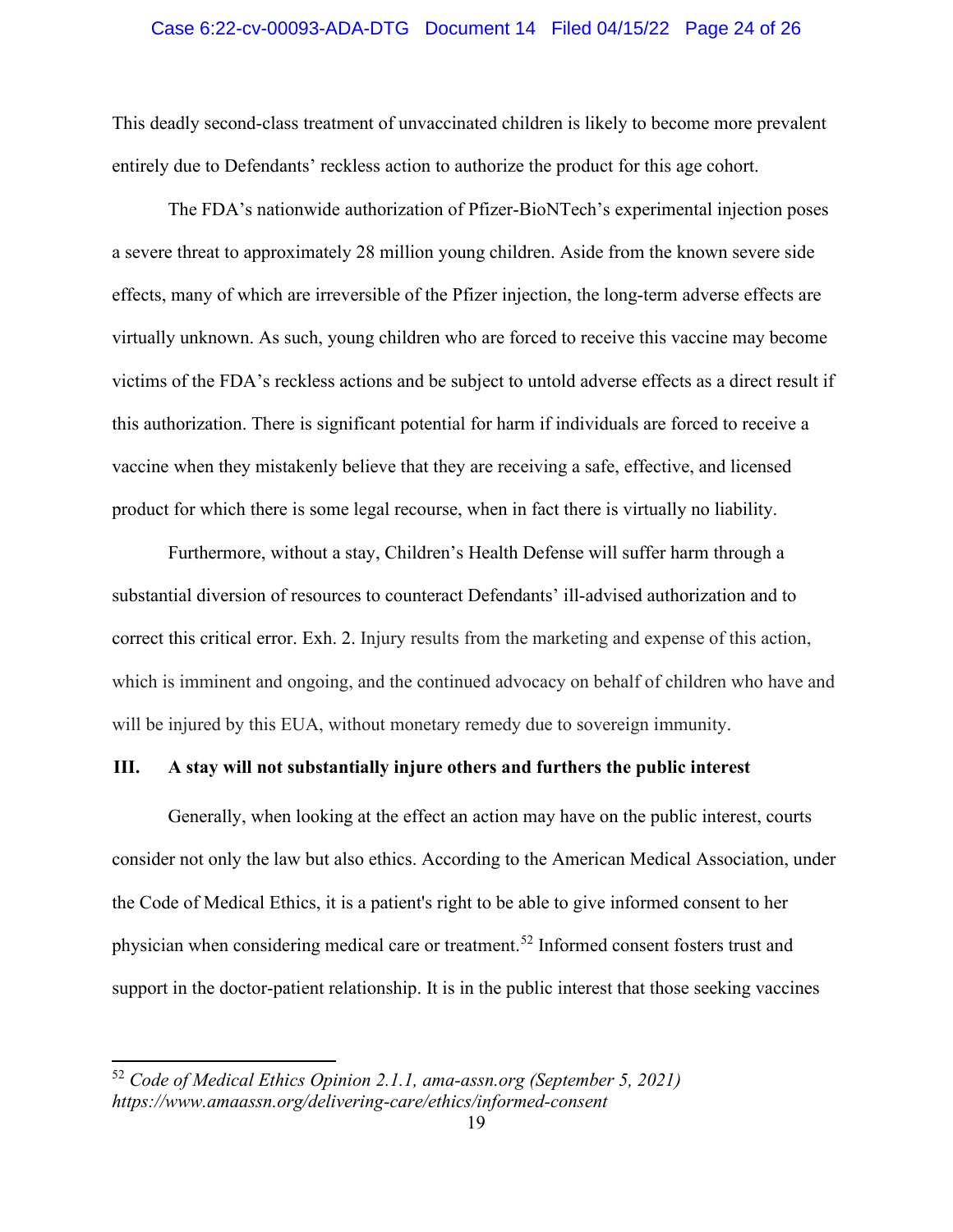### Case 6:22-cv-00093-ADA-DTG Document 14 Filed 04/15/22 Page 25 of 26

receive accurate, truthful, complete information, and that they give informed consent or informed refusal. To be able to give informed consent, the patient must be able to understand: (1) the relevant medical information and the implications of treatment alternatives for an independent, voluntary decision; (2) the burdens, risks, and expected benefits of all options, including alternative treatments; and (3) the documentation the healthcare workers provide.

The public is served by protecting the sacred right of informed consent, especially as it pertains to EUA products. Furthermore, the American public, and especially parents and children, have an interest in ensuring that FDA is fulfilling the duty with which it was entrusted: ensuring that pharmaceutical products are reasonably safe and effective prior to release to the public. Beyond failing spectacularly in this duty with this most recent abuse of power, the FDA has taken the opposite approach: prematurely authorizing an experimental vaccine in the name of a nonexistent emergency, to the detriment of the children Defendants are tasked with protecting, and to the ultimate benefit of pharmaceutical revenue.

 By granting a stay on the FDA's EUA for children ages five through eleven, this Court will end the Defendants' dangerous gamble with the lives of American children and require that they follow the law and uphold their duty to protect the American public. Parents, children, and the American people deserve no less from their government and its agents.

#### **CONCLUSION**

For the aforementioned reasons, this Court should grant Plaintiffs' Motion for Stay and direct the FDA to comply with federal law and suspend its 5-11 EUA for Pfizer-BioNTech vaccine pending judicial review of Plaintiffs' complaint.

Dated: April 15, 2022

Respectfully submitted,